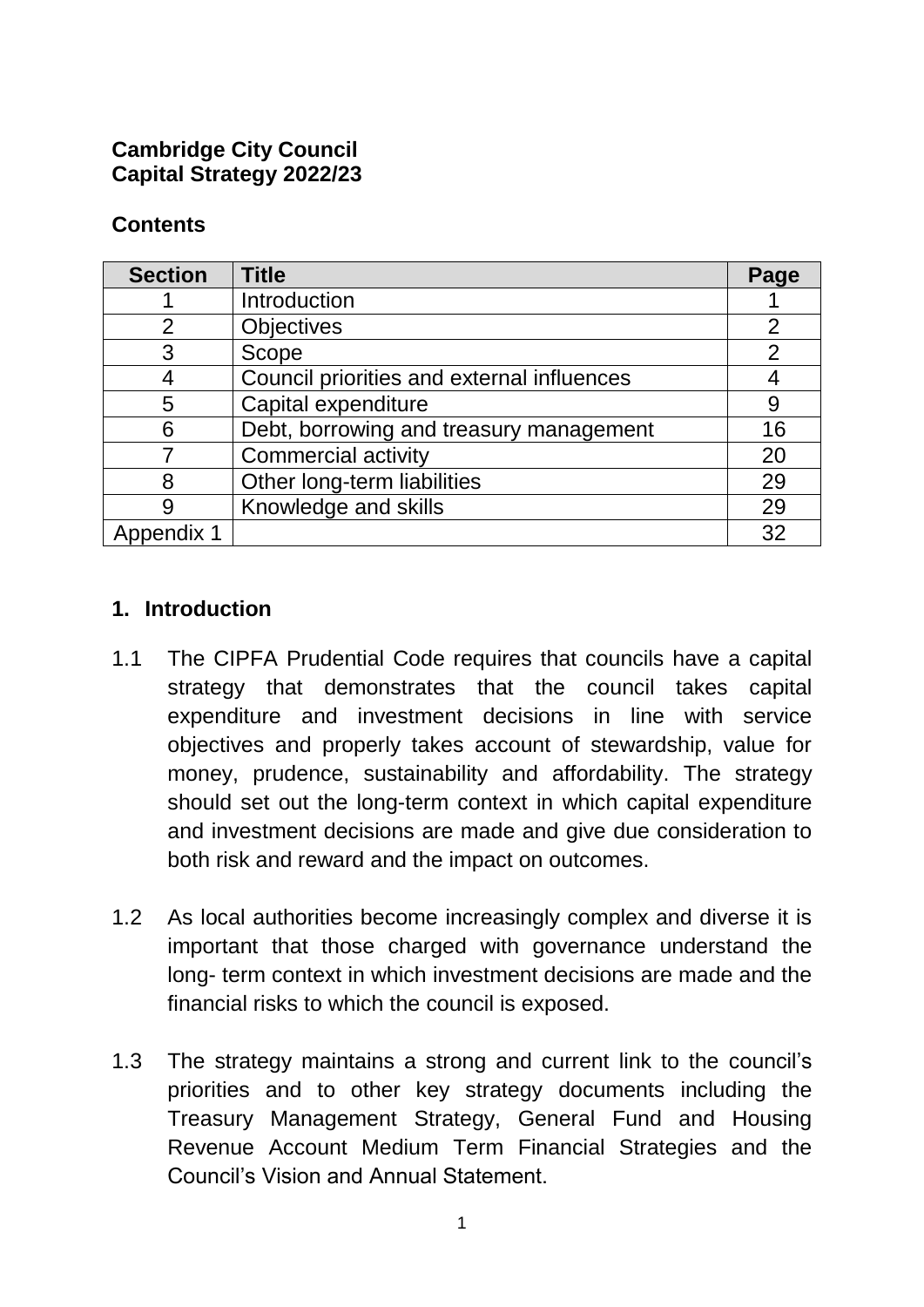# **2 Objectives**

2.1 The objective of the capital strategy is to ensure that the overall strategy, governance procedures and risk appetite are clear to members, officers and readers in general. The strategy outlines how stewardship, value for money, prudence, sustainability and affordability will be secured.

# **3 Scope**

- 3.1 The capital strategy specifically focusses on the key areas of:
	- Capital expenditure
		- o Investments for service purposes
		- o Investments for commercial purposes
	- Debt, borrowing and treasury management;
		- o Investments for treasury management purposes

It also considers:

- Other long-term liabilities; and
- Knowledge and skills.

### Capital Expenditure

3.2 Capital expenditure (or investments) may be for service or commercial purposes. The CIPFA Prudential Code defines these as follows:

*Investments for service purposes (or service investments) are taken or held primarily and directly for the delivery of public services (including housing, regeneration and local infrastructure) or in support of joint working with others to deliver such services. Service investments may or may not involve financial returns; however, obtaining those returns will not be the primary purpose of the investment.*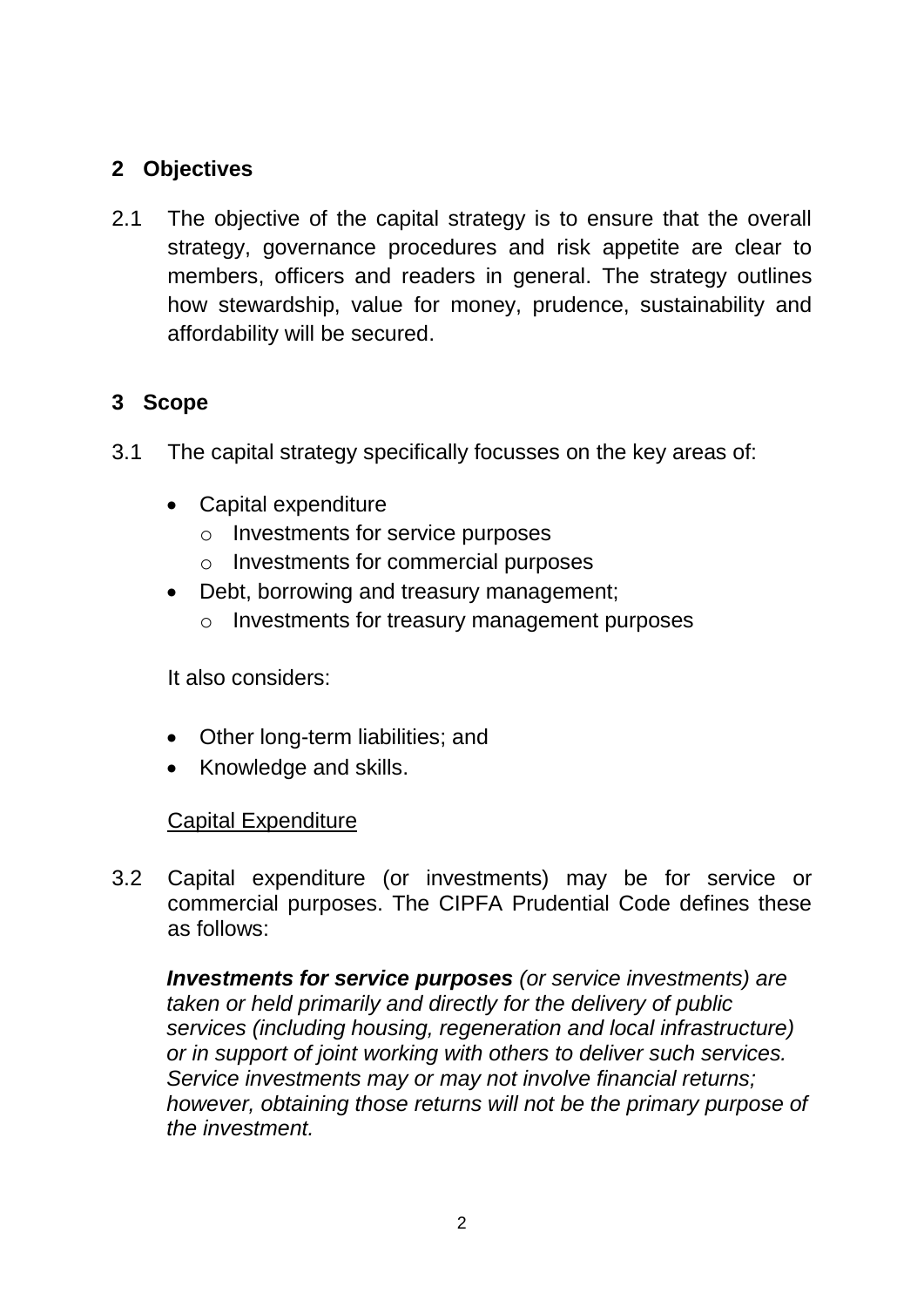*Investments for commercial purposes' (or commercial investments) are taken or held primarily for financial return and are not linked to treasury management activity or directly part of delivering services. This includes non-financial assets such as commercial property, where they are held primarily for financial return. Commercial in this context refers to the purpose of the investment. Commercial investments are not taken to meet treasury management cash flow needs, and do not result from treasury risk management activity to prudently manage the risks, costs or income from existing or forecast debt or treasury investments. They are additional investments voluntarily taken primarily in order to generate net financial return or profit.*

- 3.3 The council runs a majority of services in house and has a significant operational asset base to run and sustain those services - including administrative offices, operation depots, council houses, community centres, car parks, a crematorium and vehicle fleet. This asset base must be maintained and assets replaced or upgraded as they age. This often reflects an enhancement, e.g. providing better energy efficiency.
- 3.4 The council may purchase or develop new assets, for example community centres in new areas of the city, or purchase or enhance existing investment properties to address building/functional/economic obsolescence, support regeneration of the local area and which in addition may generate additional income to support Council services.
- 3.5 There has been an emerging commercialisation agenda in local government in the last few years as councils look to become more financially self-sufficient. The City Council has focused on loans to council joint ventures and companies wholly owned by the council. It completed a programme of acquisition of investment properties in 2019 in accordance with its asset management plan to improve diversity of the portfolio or as strategically important to future portfolio performance. The council is considering investment in renewable energy generation and associated areas as part of its response to the Climate Emergency.
- 3.6 The council may make grants, loans or investments which are treated as capital expenditure under statute.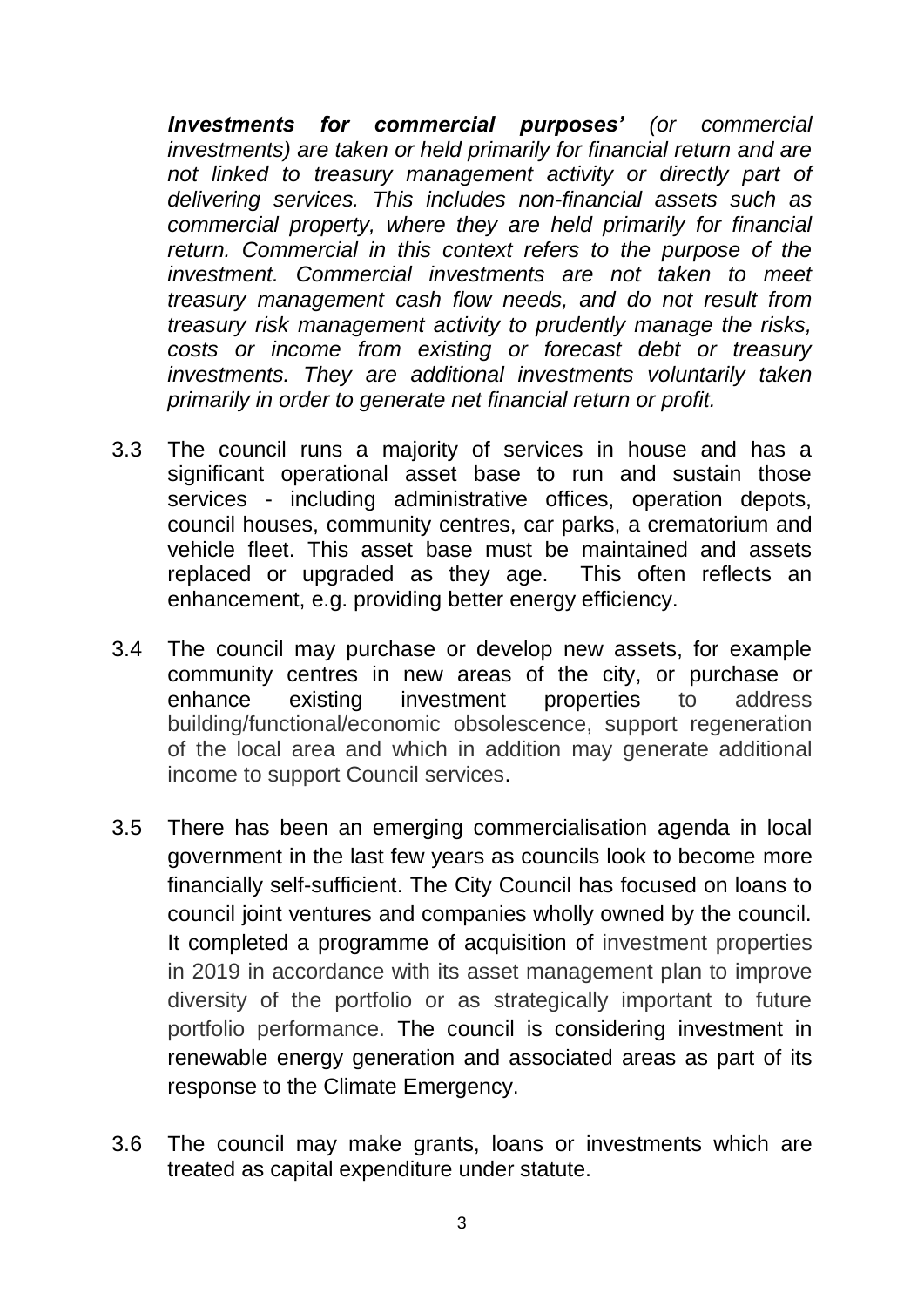# Debt, Borrowing and Treasury Management

3.7 The CIPFA Prudential Code includes the following definition:

*Investments for treasury management purposes are those investments that arise from the organisation's cash flows or treasury risk management activity, and ultimately represent balances that need to be invested until the cash is required for use in the course of business. Treasury investments may include an allowance for a reasonable level of short-term investments to provide access to liquidity.*

- 3.8 The council has both external borrowing from the Public Works Loan Board (PWLB) and 'internal' borrowing from cash balances. This borrowing is managed alongside the investment of cash balances (currently over £100m per annum) as part of the council's treasury management function.
- 3.9 The council has committed to borrowing from a financial institution to fund the redevelopment of the Park Street multi-storey car park. The loan will be drawn down between April 2024 and December 2025 in line with expected expenditure on the project.

# **4 Council priorities and external Influences**

- 4.1 The Council has an overall Vision statement 'One Cambridge Fair for All', in which economic dynamism and prosperity are combined with social justice and equality. The vision can be viewed at [www.cambridge.gov.uk/our-vision](https://www.cambridge.gov.uk/our-vision)
- 4.2 The revised Corporate Plan 2022-27 sets out four key priorities and how they will be delivered.
	- Tackling poverty & inequality and helping people in the greatest need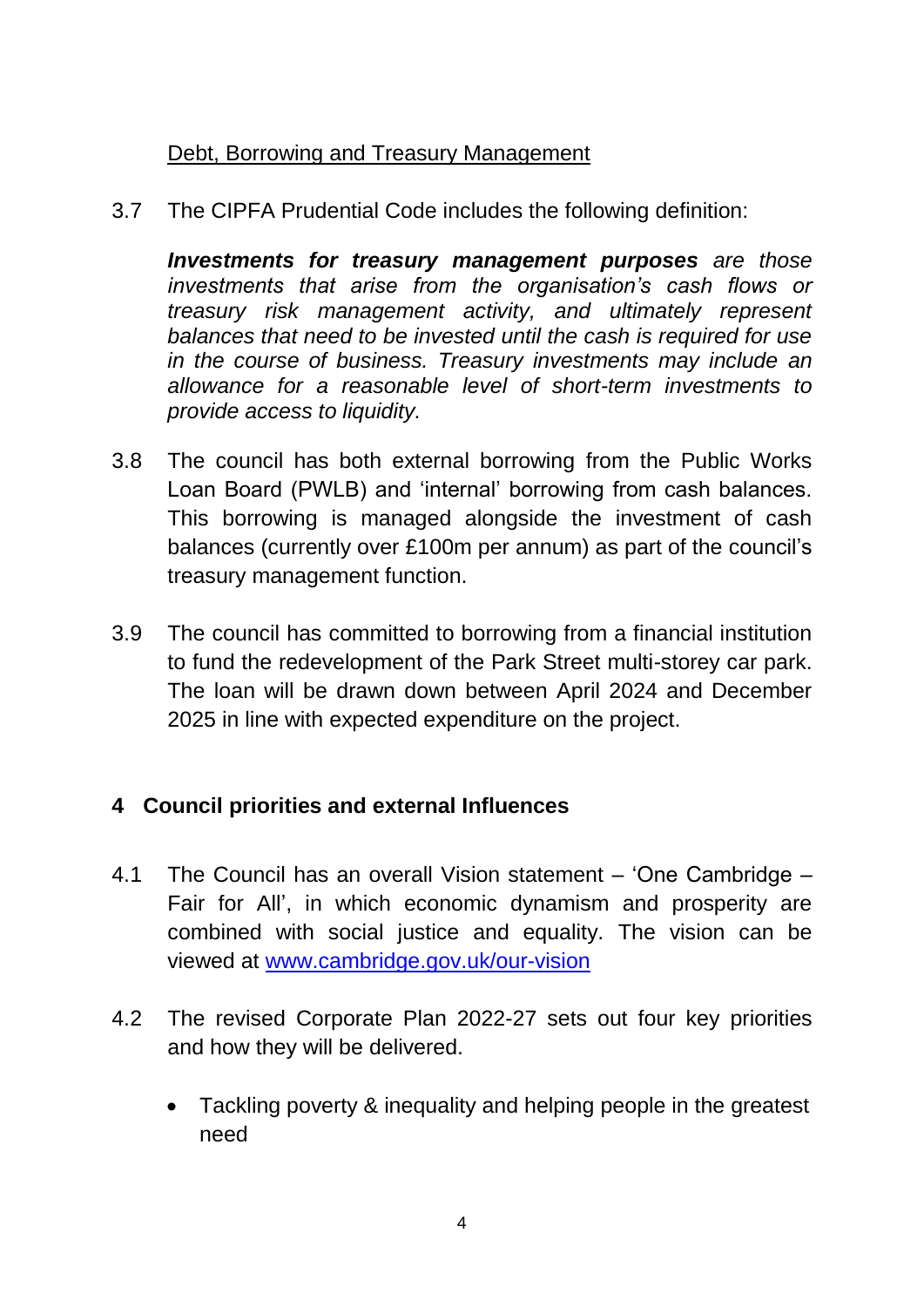- Leading Cambridge's response to the climate change and biodiversity emergencies
- Building a new generation of council homes and reducing homelessness
- Transformation and Recovery
	- o Leading a sustainable and inclusive recovery
	- o Transforming the council, to continue delivering our priorities and providing quality services within financial constraints

The Corporate Plan can be accessed at [https://www.cambridge.gov.uk/c](https://www.cambridge.gov.uk/)orporate-plan.

- 4.3 As part of the Transformation priority, the council is developing the 'Our Cambridge' transformation programme. Whilst strongly focused on the delivery of revenue savings and efficiencies and collaborative working with partners, it will seek to 'right-size' the council's administrative and operational estate in line with the needs of transformed services, as well as to procure and implement ICT systems to support the digitalisation of services.
- 4.4 A review of the existing capital plan will be undertaken in 2022/23 to identify and remove schemes that are no longer in line with current priorities, releasing capital funding and other resources.

# Local Plan and North East Cambridge (NEC)

4.5 The Cambridge Local Plan was adopted in October 2018. The council will now use the local plan to guide development in the city in the coming years, with 14,000 additional homes and 22,000 additional jobs set to be created by 2031. The process to develop a new local plan with South Cambridgeshire District Council, to be known as the Greater Cambridge Local Plan, has begun. This included an initial consultation held in January and February 2020, and publication of an initial evidence base and strategic options assessments in November 2020. A full public consultation on the first proposals for the plan was held in November and December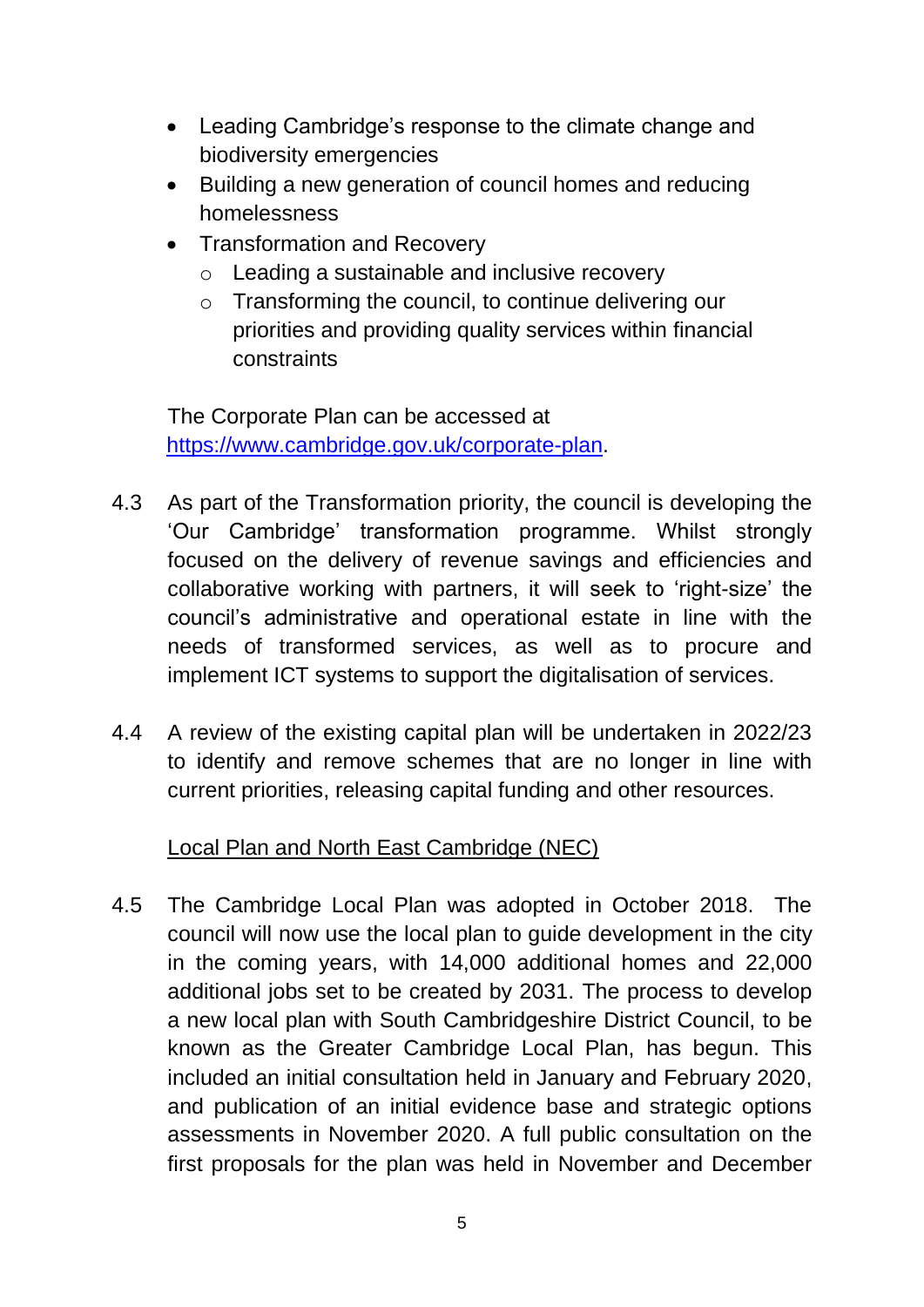2021. A full draft plan will be developed during 2022. Further information can be found at

[https://www.greatercambridgeplanning.org/emerging-plans-and](https://www.greatercambridgeplanning.org/emerging-plans-and-guidance/greater-cambridge-local-plan/)[guidance/greater-cambridge-local-plan/.](https://www.greatercambridgeplanning.org/emerging-plans-and-guidance/greater-cambridge-local-plan/)

- 4.6 Among the areas designated in the emerging local plan for potential future development is the NEC area around Cambridge North Station. The North East Cambridge Area action plan suggests the future potential for around 8350 homes and an additional 15000 jobs in the area, close to key employment sites and sustainable transport modes. The council, working with partners, has secured £227m in national funding to support the relocation of Anglian Water's Cambridge Water Recycling Centre to enable the sustainable development of the area. Subject to the relocation being achieved, development proposals emerging for the Core Site (48ha at the centre of the NEC AAP area, jointly owned by the Council and Anglian Water) may include around 5200 homes as part of a mixed use scheme, creating over 4000 jobs. This scale of development would make a significant contribution to the additional homes and jobs likely to be required by the new Local Plan.
- 4.7 As a significant landowner in the area the project to develop NEC will be important in the council's future capital plans. This is both in terms of capital expenditure and as a source of funding in the form of capital or other receipts.

### Delivery of new council homes

4.8 The council secured £70m of devolution grant towards the provision of 500 new council houses in Cambridge. This funding is being used alongside right to buy receipts and other HRA resources. At December 2021, 138 new council homes have been delivered with a net gain of 107. A further 464 homes are on site, with a net gain of 419 homes being delivered.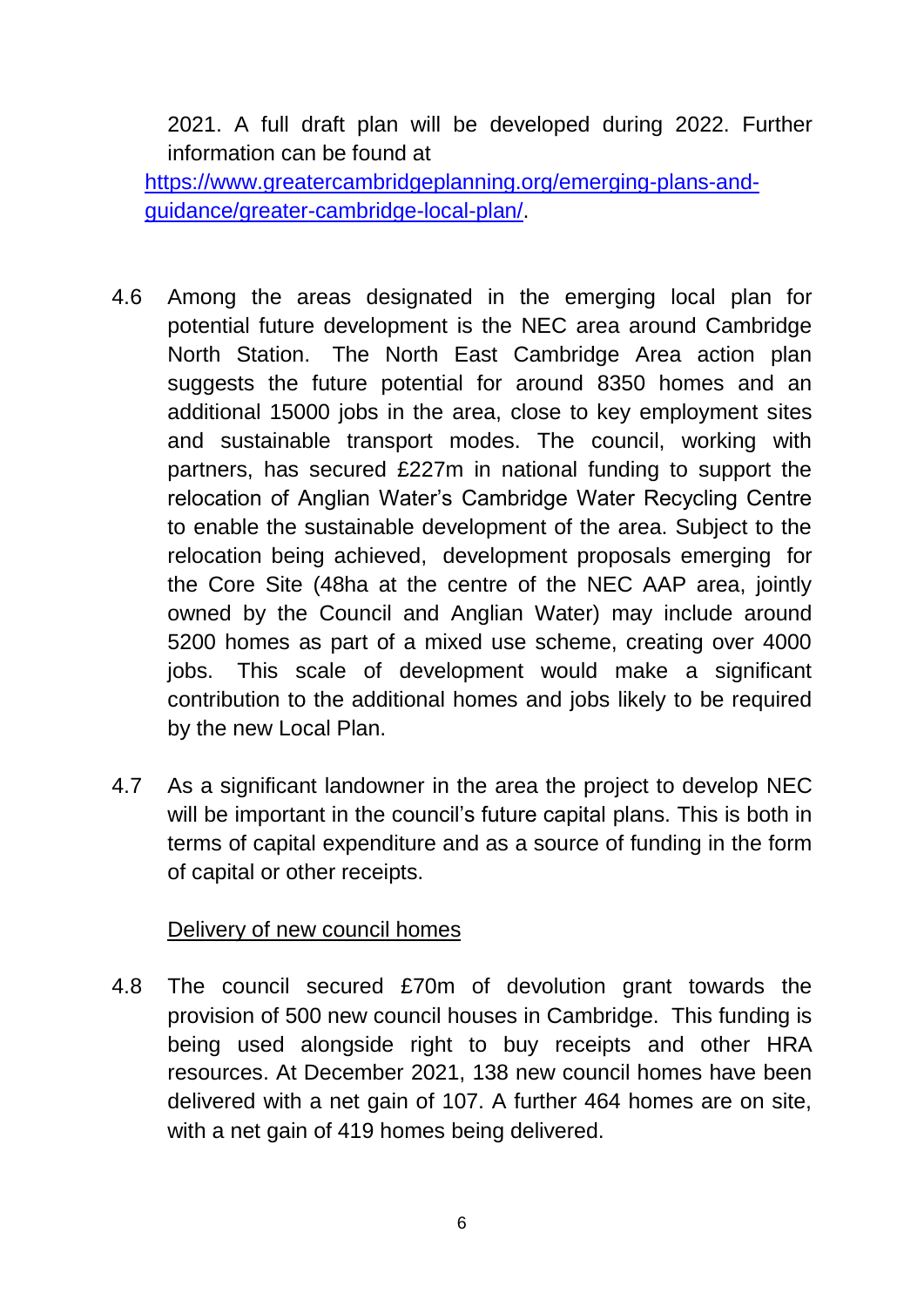- 4.9 The council has formed a number of 50:50 joint venture partnerships with Hill Residential under the umbrella of the Cambridge Investment Partnership (CIP). CIP is undertaking the redevelopment of the council's former depot at Mill Road which is providing an equal number of market and council homes. A number of both the market and affordable homes are now occupied.
- 4.10 The council purchased a site at Cromwell Road which it is currently redeveloping with CIP to provide 295 units, 40% of which will be new council homes. CIP has also purchased a further site, L2 on Orchard Park for development for homes, 40% of which will be new council homes.
- 4.11 The council is currently undertaking redevelopment of the Meadows and Buchan Street community centre sites to deliver over 100 new council homes, a community hub and to re-provide local retail / commercial premises.
- 4.12 The council is also working on a new programme to deliver 1,000 new council homes over the course of the decade from 2022 to follow on from the end of the current 500 housebuilding programme. New homes will be built to a Passivhaus standard where possible, with an intention to move to zero carbon during the life of the programme where possible and feasible to do so. Current assumptions indicate that the council will need to borrow at least £347m, alongside Homes England Grant funding and the use of Right to Buy receipts, in order to deliver this programme.

### Other capital priorities

4.13 In addition to the major developments above for the delivery of new homes and businesses in Cambridge, the council is also planning and implementing a number of significant enabling investments to drive digital delivery and service improvement. This includes investment in new IT equipment to promote flexible and collaborative working under the umbrellas of 'Council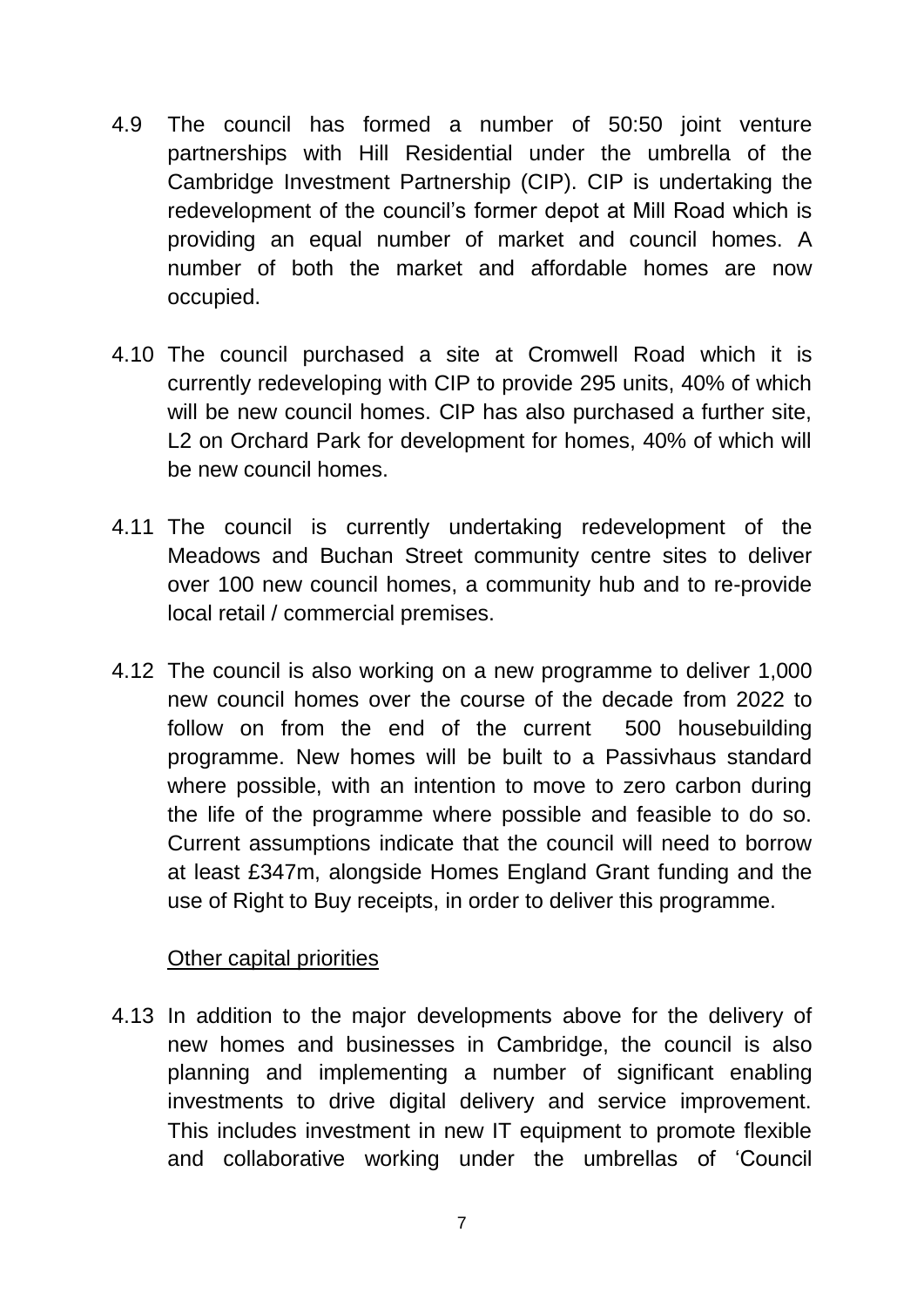Anywhere' and 'Our Cambridge' and the replacement of a number of key systems including the housing management system.

- 4.14 The council uses condition surveys and asset management planning for both the Housing Revenue Account (HRA), covering the council's 7,000 council houses, and the General Fund (GF) to inform priorities for capital expenditure.
- 4.15 The council remains fully committed to increasing energy efficiency, reducing the carbon footprint and improving sustainability across the asset portfolio. The council undertakes energy efficiency and carbon reduction work on council buildings with funding allocated from the Climate Change Fund, grants and other resources, as available. The council also undertakes energy efficiency work on its commercial property portfolio to ensure compliance with the statutory requirements of the MEES legislation.
- 4.16 The council has commissioned a study for improving the energy performance of council homes across seven archetypes. 521 nontraditional properties and hostels have been excluded as the costs for these properties are considered to be unpredictable and need to be explored separately. The anticipated investment required is between £365m and £512m depending upon the option selected. The funding for this level of investment is not currently available and borrowing to this level is not financially viable. The council is exploring options and will apply for any external funding that is made available in this area.
- 4.17 The council will continue to bring forward projects, including those targeted on energy saving and generation, within the council's property estate and in other locations where an environmental, social or financial benefit may be derived.

### Working with external partners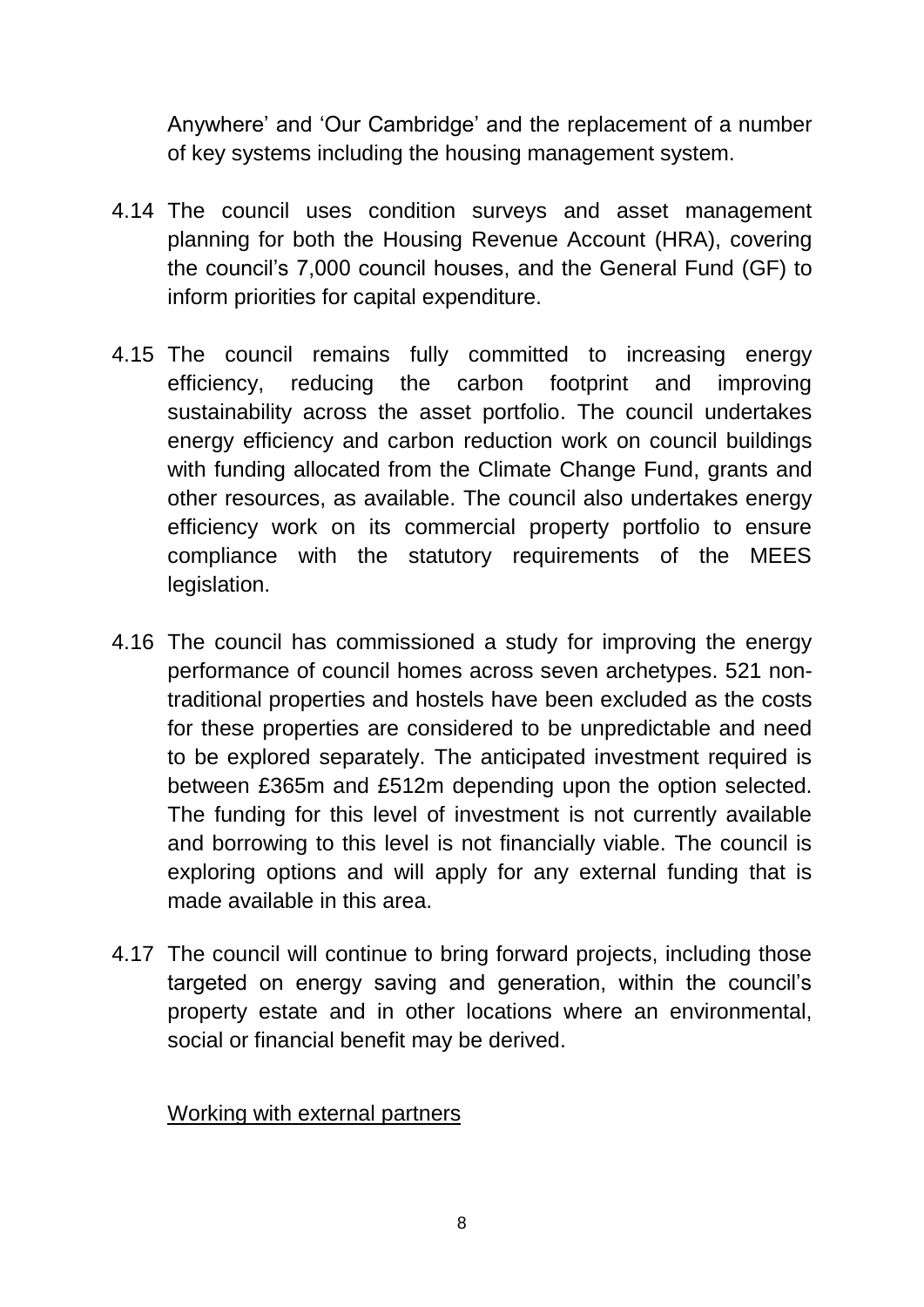- 4.18 The council works closely with external partners and this extends to decisions around capital.
- 4.19 The council has worked closely with the Cambridgeshire and Peterborough Combined Authority on the project to develop NEC, which was prioritised by the Combined Authority as its only submission in the round of funding bids for the Housing Infrastructure Fund.
- 4.20 The council is involved in a number of shared services with Huntingdonshire District Council and South Cambridgeshire District Council under the 3Cs Shared Services name. Further services are shared with either South Cambridgeshire alone or Huntingdonshire alone. Where these services require capital investment, the councils work closely together.

# **5 Capital expenditure**

### **Governance**

- 5.1 Capital projects put forward for funding through the Medium Term Financial Strategy (MTFS) or Budget Setting Report (BSR) must:
	- Be linked to the council's vision and address other strategic considerations, including impact on the climate;
	- maintain or enhance service delivery;
	- be properly planned and developed and appropriate risks considered;
	- be affordable and provide value for money; and
	- be ready to be implemented, subject to any procurement requirements.
- 5.2 The council has a process for the review and prioritisation of new capital projects or programmes prior to approval by members. These arrangements are coordinated by the council's Corporate Programme Office (CPO). The objectives of the process include ensuring that the council has the capacity to deliver projects which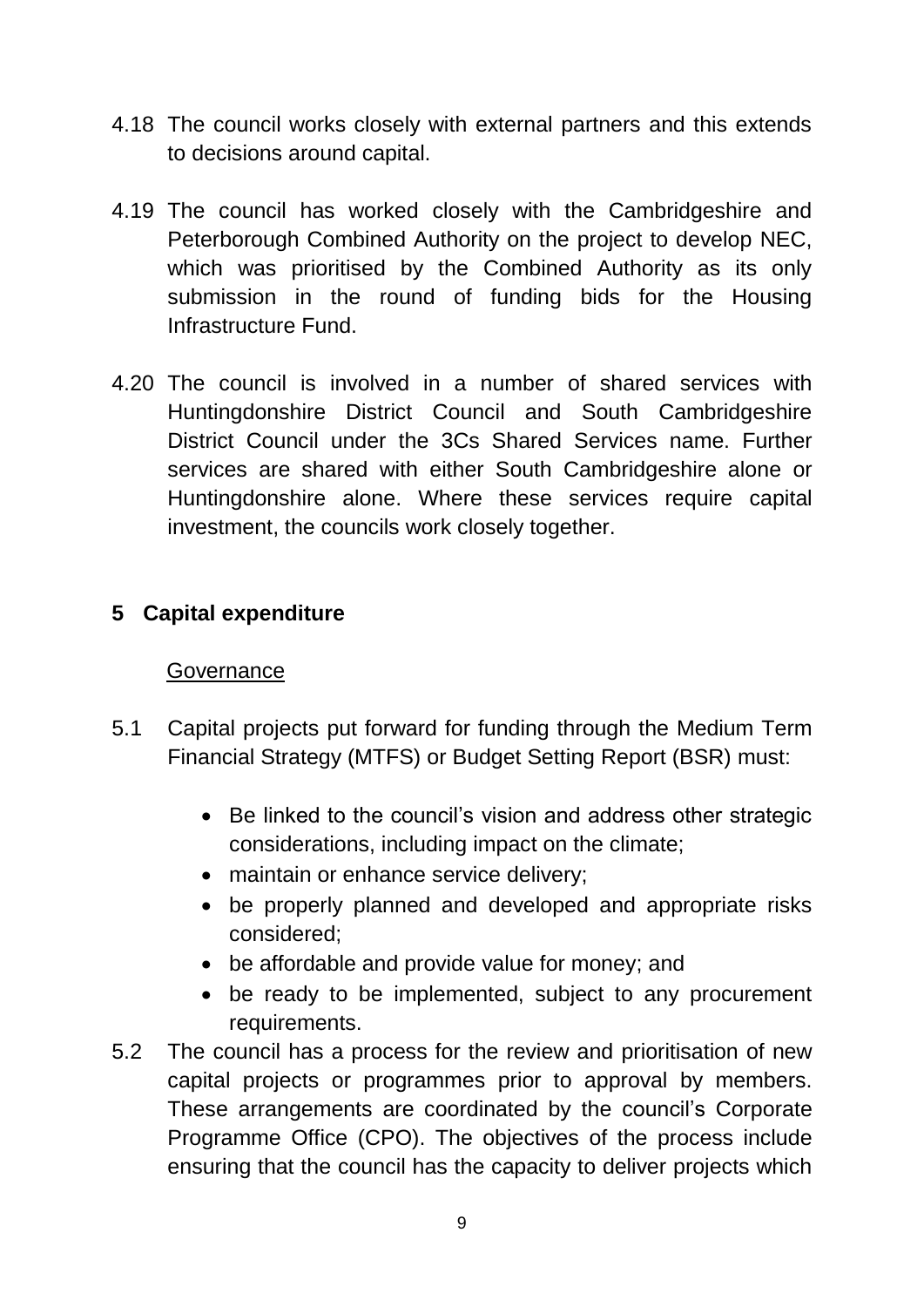are approved for inclusion on the capital plan. Review of capital proposals also ensures that the sensitivity of costs to both internal and external risks is considered.

- 5.3 Under the process one of the programme boards will review and make recommendations for the political approval that is required and funding approval in the BSR or MTFS. The CPO and a virtual Quality Assurance Group (QAG) reviews projects prior to presentation to the relevant board.
- 5.4 Boards have responsibility for monitoring the delivery of projects and ensure 'lessons learned' reviews take place to identify both good practice and areas for improvement. These reviews are shared to inform decision making on future projects.
- 5.5 The council's accounting policies have a de minimis of £15,000 (£2,000 for vehicles) for capital assets which are reflected in the processes above.
- 5.6 Where projects are to be funded by S106 contributions they are allocated S106 funding via the S106 priority-setting process by the Executive Councillor in the appropriate scrutiny committee.
- 5.7 The HRA capital programme is scrutinised by the Housing Leaders (Senior Management) Team and Housing Scrutiny Committee prior to decisions being taken as part of the Housing BSR and **MTFS**

### Financing of capital expenditure

- 5.8 Consideration of the financing of capital projects is integral to the governance procedures outlined above.
- 5.9 For 2021/22 and later years, the council will normally no longer finance GF capital expenditure from in-year revenue funding. Where specific funding, such as grants or capital contributions are available, these will be used. Other capital expenditure will be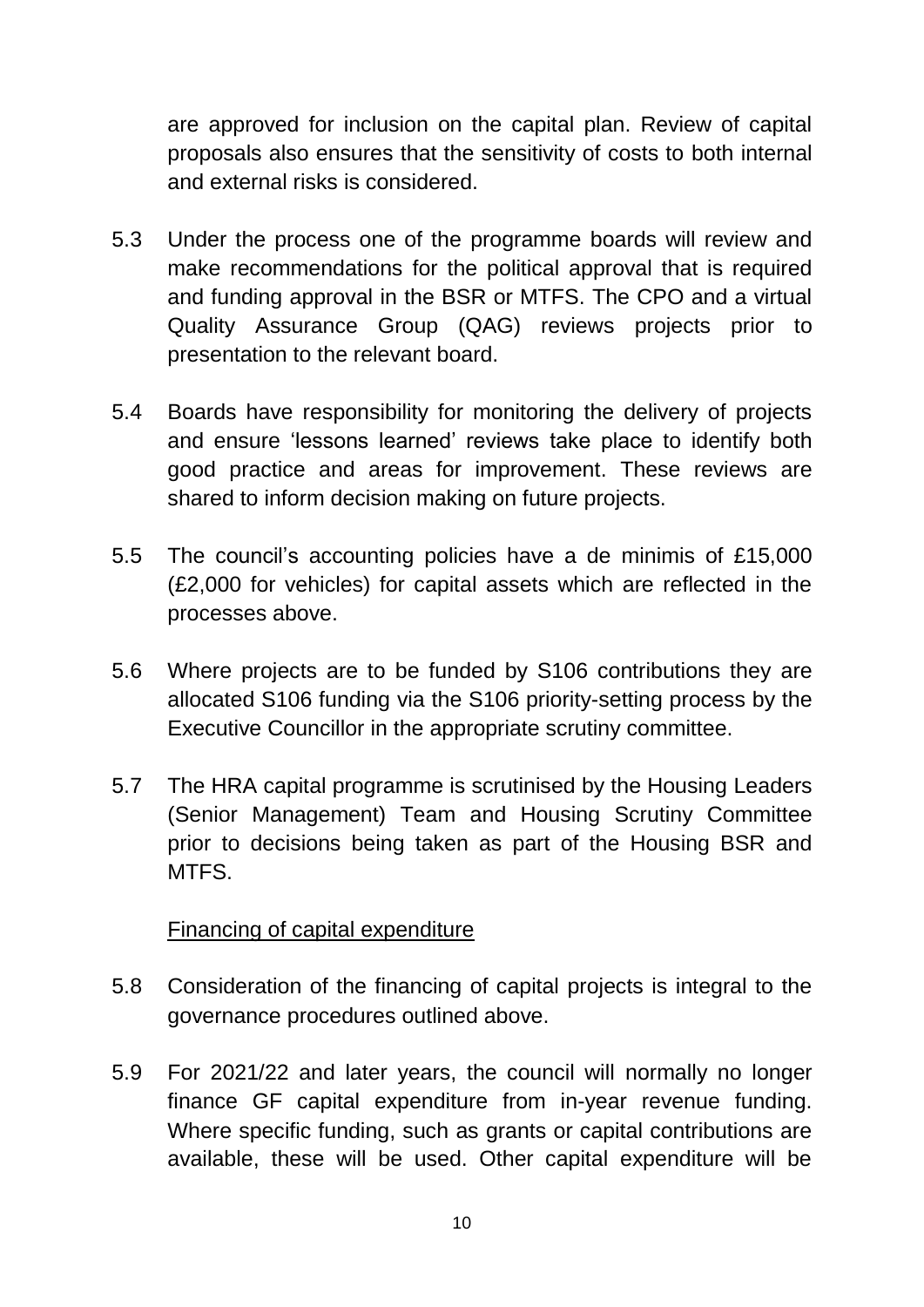financed from capital receipts and internal or external borrowing. To ensure that capital expenditure is both affordable and prudent, an annual limit of capital financing from capital receipts and borrowing will be set and reviewed annually through the Medium Term Financial Strategy (MTFS).

- 5.10 Available resources will be allocated to capital proposals based on the following hierarchy of objectives:
	- Statutory requirements e.g. Health and Safety;
	- Maintenance of service delivery capacity and capability;
	- The delivery of wider policy objectives, including those related to climate change and biodiversity; and then
	- Income generation to support the delivery of council objectives.
- 5.11 Work with Heads of Service on forecasting possible GF capital expenditure requirements over the next 10 years has identified a core of around £2.0m per annum of expenditure to update or replace assets reaching the end of their useful lives. This forecast will however be dependent on future decisions relating to service delivery, so will be kept under annual review and will feed into consideration of the capital expenditure limit referred to above.
- 5.12 In the HRA the council is required to make a contribution from revenue resources to the Major Repairs Reserve each year – this is equal to the assessed depreciation on HRA assets. This funding will be used mainly to ensure that the existing stock meets decent homes standards and to build new homes. The HRA will also use direct revenue funding from its revenue resources and an element of borrowing to support reprovision of existing units (which cannot be funded from right to buy receipts) and wider investment on housing estates. This is in addition to any external funding sources, such as Homes England grant.
- 5.13 Where the council identifies that GF capital expenditure is to be supported by borrowing, either externally or internally from cash, a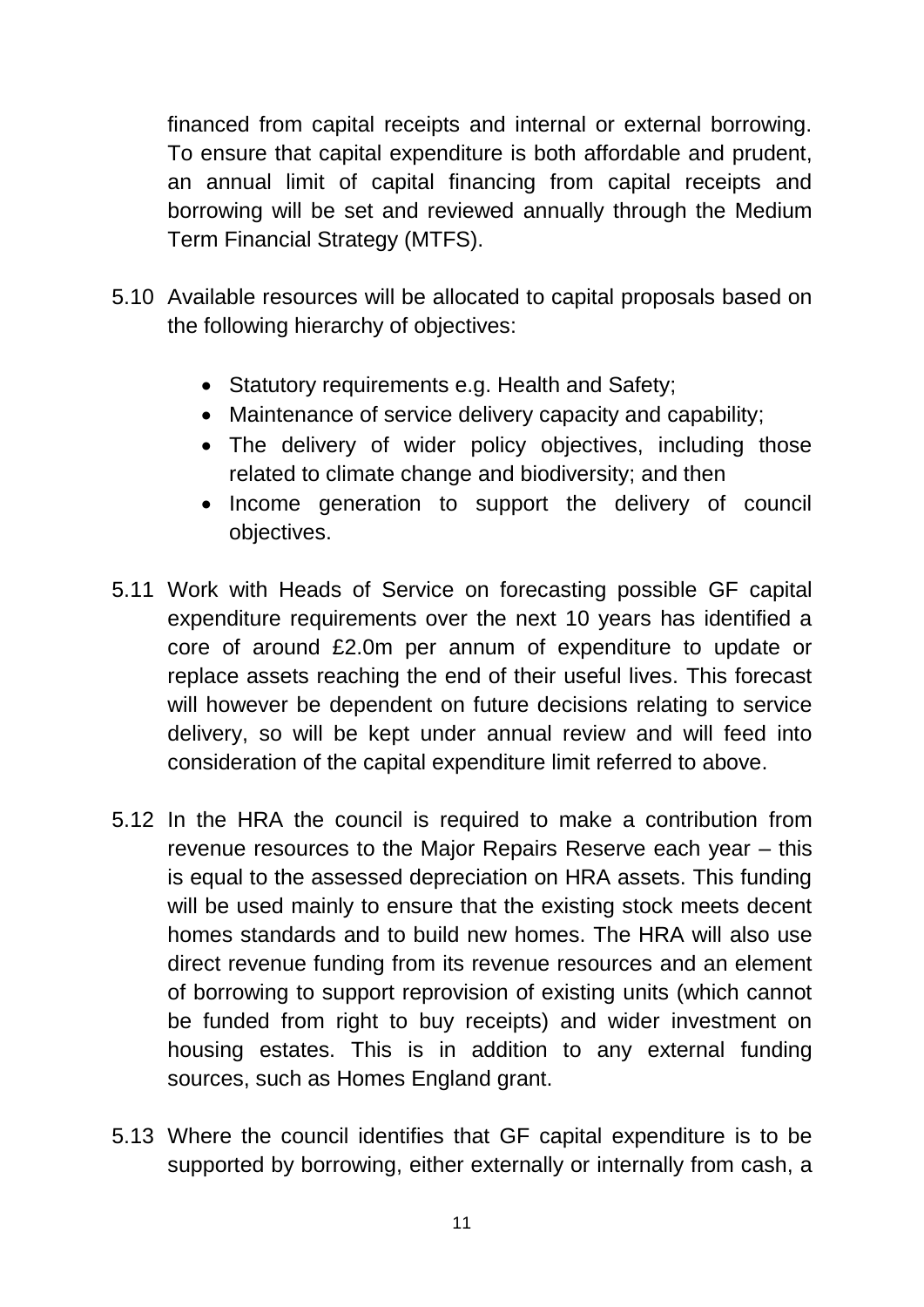prudent Minimum Revenue Provision (MRP) charge will be made to revenue to fund the expenditure. This will ensure that the council makes appropriate provision to fund the repayment of external debt or 'repay' cash balances internally borrowed. There will be circumstances in which MRP is not judged to be required. If so, the reasons will be specifically outlined in the MRP Policy. The MRP policy is published each year as part of the Treasury Management Strategy.

- 5.14 The Prudential Code requires that the council set and publish prudential indicators for capital expenditure as follows. These can be found in the annual treasury management strategy.
	- Estimate of total capital expenditure to be incurred in years 1, 2 and 3
	- Actual capital expenditure for 20xx/20xx
	- Estimate of capital financing requirement as at the end of years 1, 2 and 3.
	- Actual capital financing requirement as at xx/xx/xx
- 5.15 Further prudential indicators are required relating to the affordability of capital expenditure.
	- Estimates of financing costs to net revenue stream for years 1, 2 and 3
	- Actual financing costs to actual net revenue stream
	- Estimates of net income from commercial and service investments to net revenue stream for years 1, 2 and 3
	- Actual net income from commercial and service investments to net revenue stream

# Asset management planning

5.16 The council's GF asset management plan was approved in July 2019, following an independent review of the council's property portfolio covering both operational and commercial properties. It will be reviewed every five years.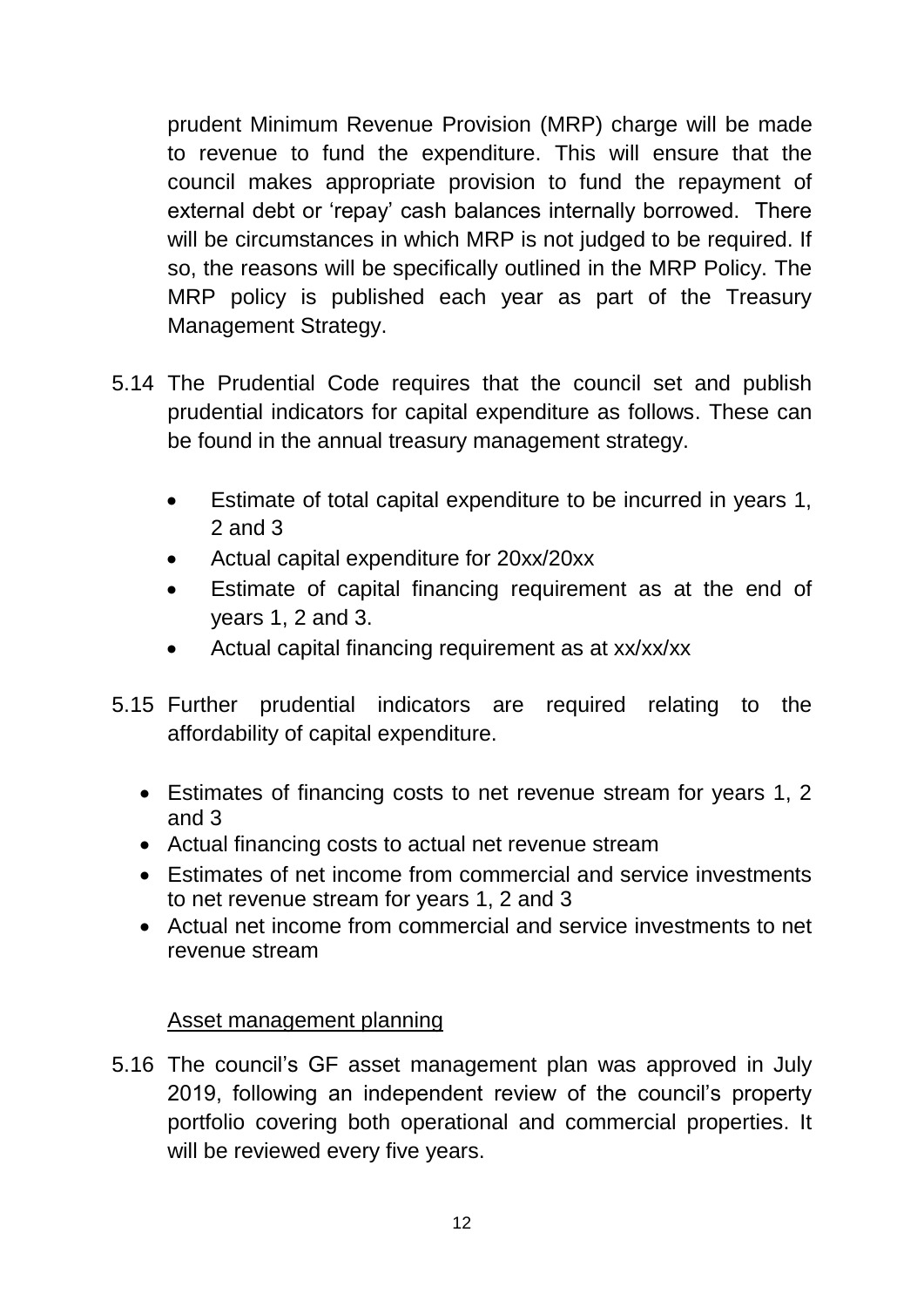- 5.17 The asset management plan outlines how the council will manage its property. The plan sets out:
	- The guiding principles of efficient management and the components and tools available to deliver results
	- How the council's objectives are supported, both in respect of property and its wider corporate objectives
	- The objectives of the commercial property portfolio and the regular reviews to be undertaken to assess how the portfolio meets these objectives
	- Property management including KPIs, the objectives, principles and process of acquisition, property reviews, asset management, development and disposals
	- Portfolio-wide matters such as repair and maintenance, health and safety, carbon management and sustainability and property data management.
- 5.18 The GF asset management plan is being reviewed and updated to enable a revised corporate asset management plan to be produced which will include a 30-year maintenance plan for all the buildings, including a full assessment of the work required to ensure that the council meets its ambitious 2030 target to reach net zero carbon. The first stage of the review will focus on buildings emitting high levels of carbon dioxide and those which use gas boilers.
- 5.19 The HRA asset management plan for housing stock was also reviewed and updated in 2019. The plan aims to return to a partial investment standard model rather than the basic decent homes standard, ensuring that the council invests in the current housing stock at the appropriate time and in the long term to reduce the level of spend in revenue repairs and maintenance.
- 5.20 The updated HRA asset management plan increases focus on improving the energy efficiency of the stock and compliance with relevant regulations, including fire safety. As this is a developing area following the Grenfell fire, the plan will be reviewed and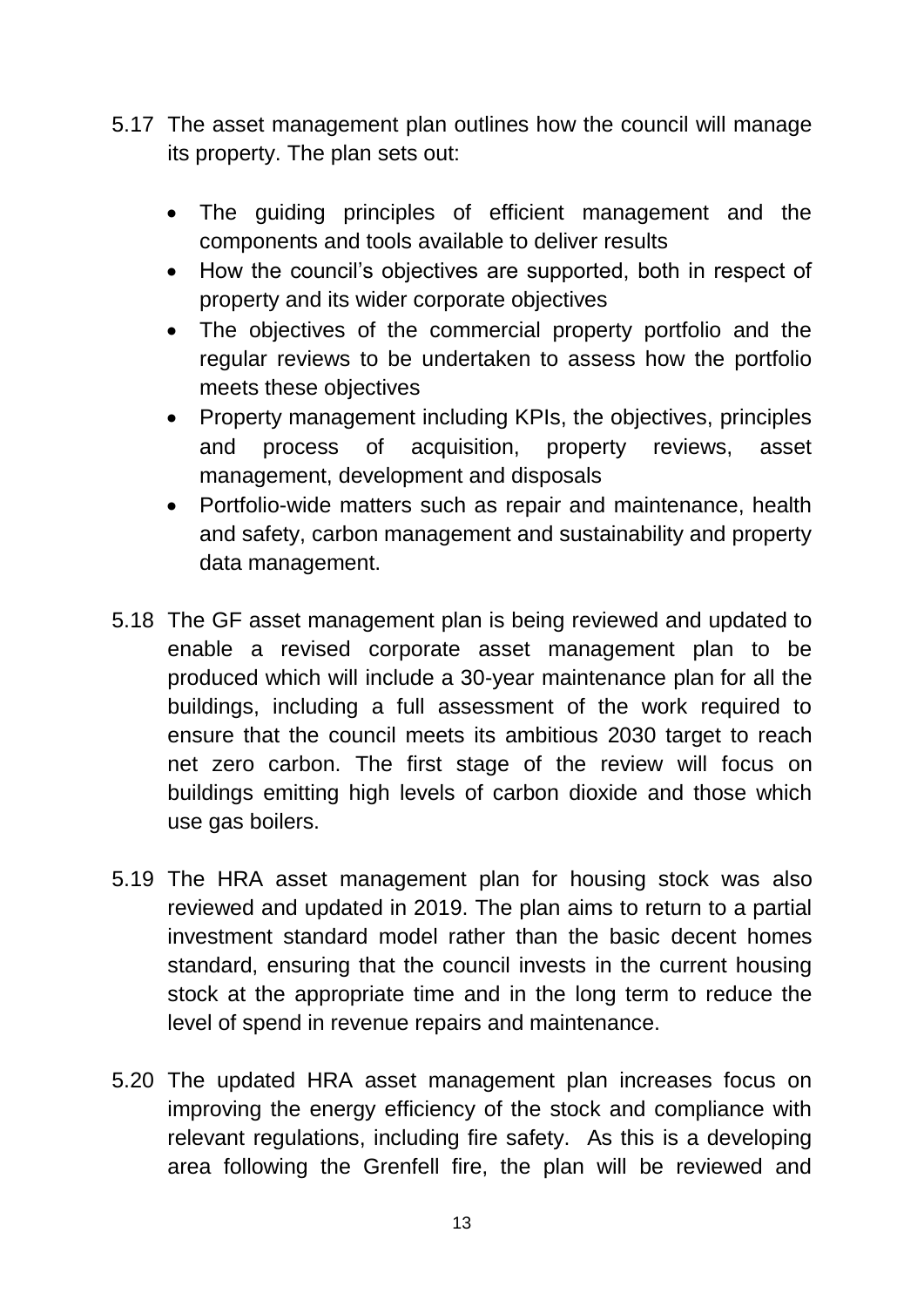updated once changes in regulations and other compliance requirements are published.

- 5.21 Initial work has been undertaken to understand the level of investment that will be required to move existing homes towards Passivhaus or net zero carbon standards through retrofit, so that this can be balanced against the aspiration to also deliver new build homes to the highest sustainability standards possible, within resource constraints (see also para 4.15).
- 5.22 The council will review the condition of its existing assets on a regular basis, using specialist advisors where appropriate. This includes reviews of the maintenance requirements of operational property, investment properties and council housing stock.
- 5.23 Maintenance costs of existing assets will be considered carefully alongside replacement or upgrade decisions. For example, the council has its own fleet garage located in Waterbeach which is responsible for the maintenance of vehicles and keeps detailed records against each asset. Annual budgets will include provision for the maintenance of assets and service managers have the opportunity to make bids and offer savings in maintenance funding as part of the annual budget-setting round.
- 5.24 With the exception of the £214m loans taken out on the inception of self-financing of the HRA at the end of the previous subsidy system, the council currently has no external debt. It therefore does not need to consider the impact of past borrowing on asset management plans.

### Forecasts

5.25 Forecasts of capital expenditure and the underlying need to borrow, also known as the Capital Financing Requirement (CFR), are included at Appendix 1.

### **Disposals**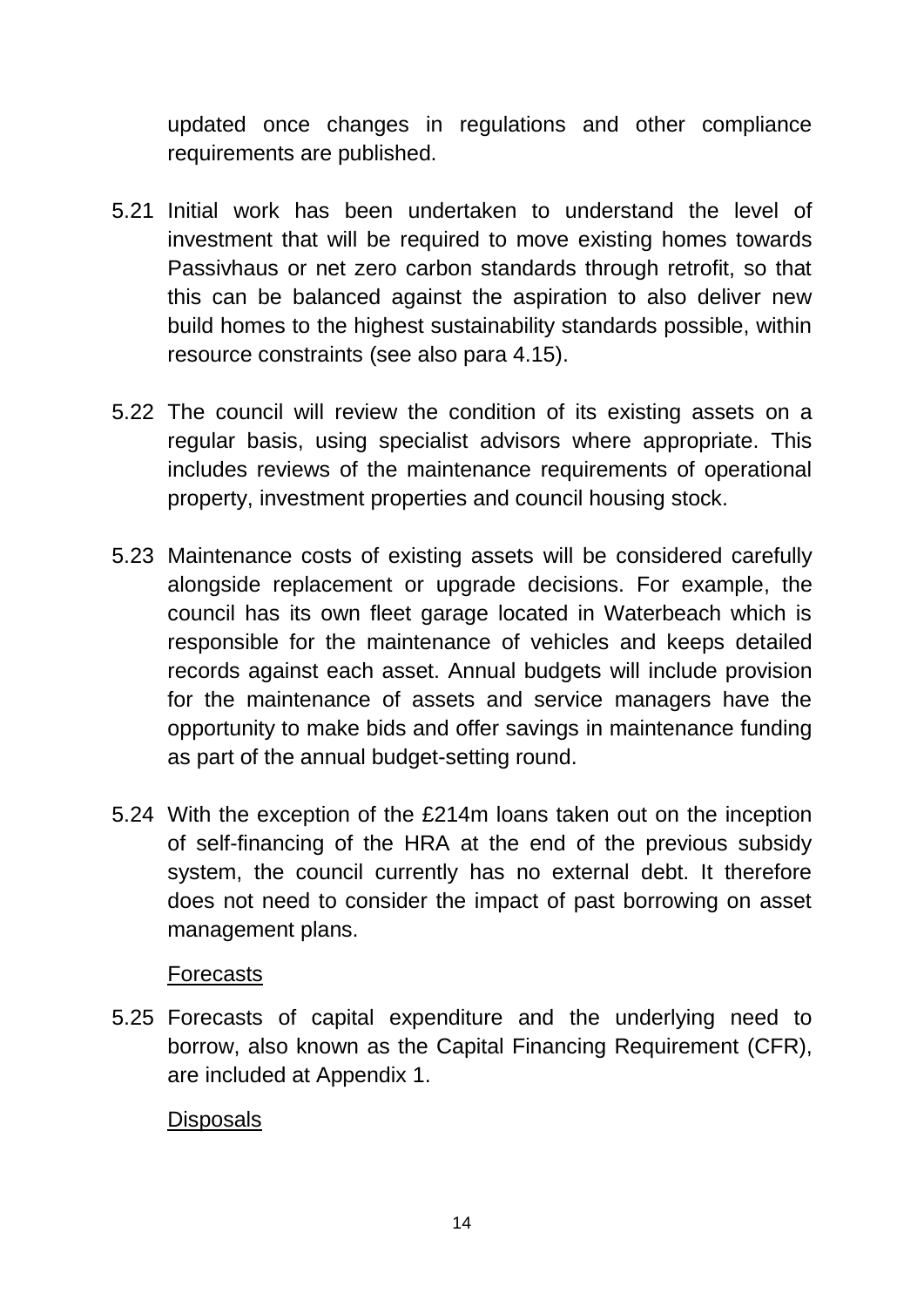5.26 Disposal of assets will be subject to scrutiny by relevant committees and Executive Councillor approval. Detailed cases will be prepared for any asset disposals and where appropriate, independent advice taken, to ensure that best value is achieved on disposals, taking into account any strategic objectives. The council is also obliged to sell council properties to qualifying tenants under the Right to Buy legislation.

### Use of capital receipts

- 5.27 Capital receipts may only be used for capital purposes. The council will also ensure that it observes the ring-fence between GF and HRA resources.
- 5.28 The majority of the receipts from asset disposal come from the sale of council homes under the Right to Buy. The council remains subject to the agreement with the Department of Levelling-Up, Housing and Communities (DLUHC) that allows the retention of right to buy receipts, subject to a set of specific conditions. These conditions include a requirement that such receipts are spent on housing.
- 5.29 The receipts assumed in the HRA Self-Financing Settlement continue to be shared with DLUHC in the statutorily agreed proportions, with a proportion of the receipts from any subsequent sales kept by the authority in recognition of the debt that the authority holds in respect of the asset. The balance of capital receipts is ring-fenced for one-for-one (1-4-1) investment.
- 5.30 Currently, 1-4-1 receipts must be spent within a five-year timeframe to fund the delivery of new social housing. A maximum of 30% of the cost can be met from this funding stream with the balance funded from the council's own resources or borrowing.
- 5.31 Where receipts are not used within the five-year timeframe, receipts have to be repaid to central government with interest at 4% above the base rate.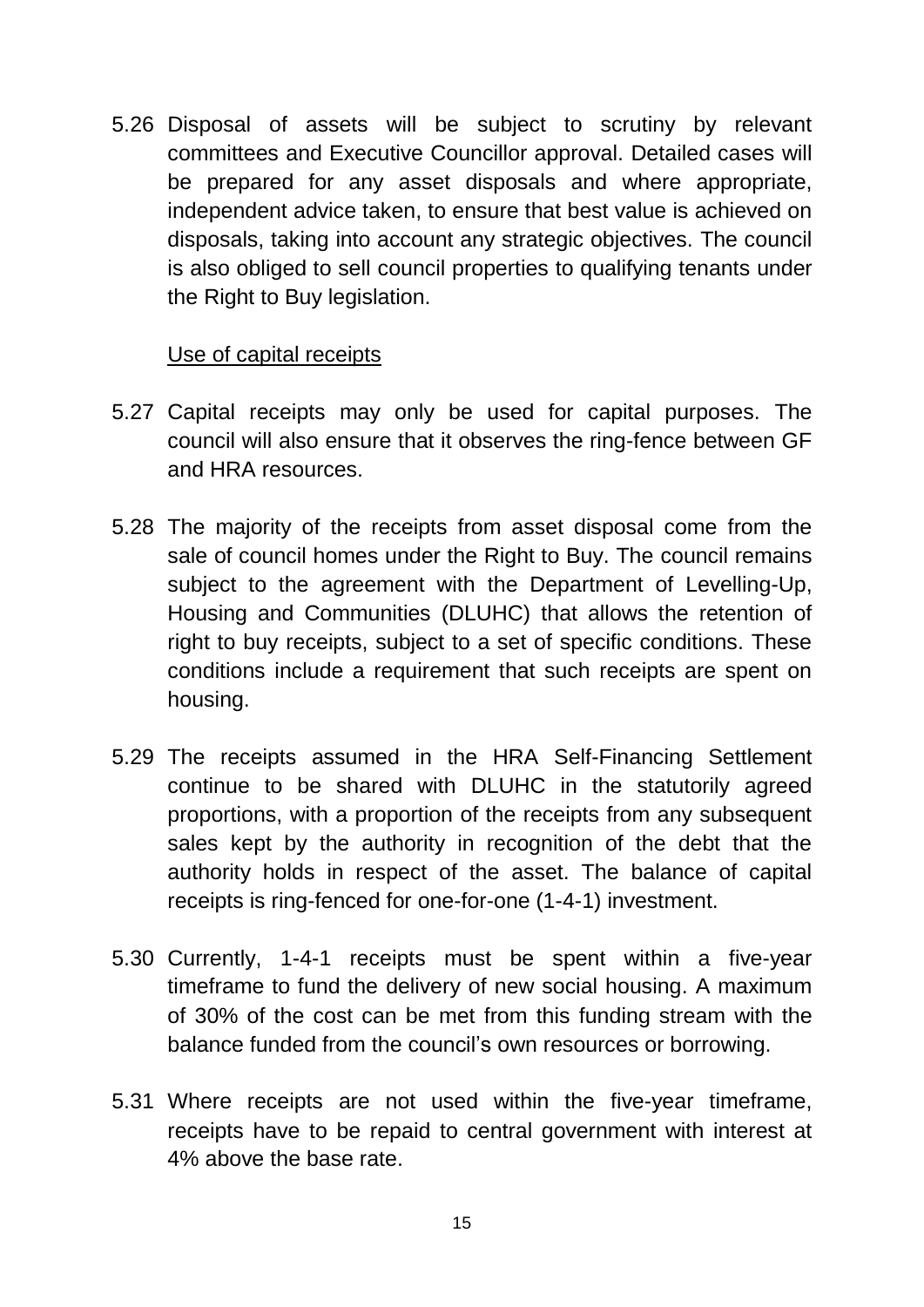5.32 The council aims to be around 12 months ahead of the profile for return of monies but this is critically dependent on the progress of housing developments that may be affected by factors outside the council's control. If the council is unable to use receipts within the five-year timeframe, it will either acquire existing properties on the open market or look to pass receipts on to a registered provider to deliver affordable housing in the city. Following changes introduced in the pooling regime, there will be a cap on the number of homes that can be acquired on the open market using these resources each year, to be phased in from April 2022. All efforts will be made to ensure that no receipts are paid back to central government.

### Capital receipt flexibilities

- 5.33 Under a direction issued by central government in February 2018 authorities can choose to use capital receipts received in the 6 years commencing from 1 April 2016 to fund the revenue costs of transformation projects. Qualifying expenditure must 'generate ongoing revenue savings in the delivery of public services and/or transform service delivery to reduce costs and/or transform service delivery in a way that will reduce costs or demand for services in future years for any of the public sector delivery partners.'
- 5.34 The council has no plans to use this flexibility.

### **6 Debt, borrowing and treasury management**

#### **Summary**

6.1 Appendix 1 shows a summary of the council's total underlying need to borrow – the Capital Financing Requirement (CFR), together with the estimated levels of borrowing and the level of protection provided by reserves.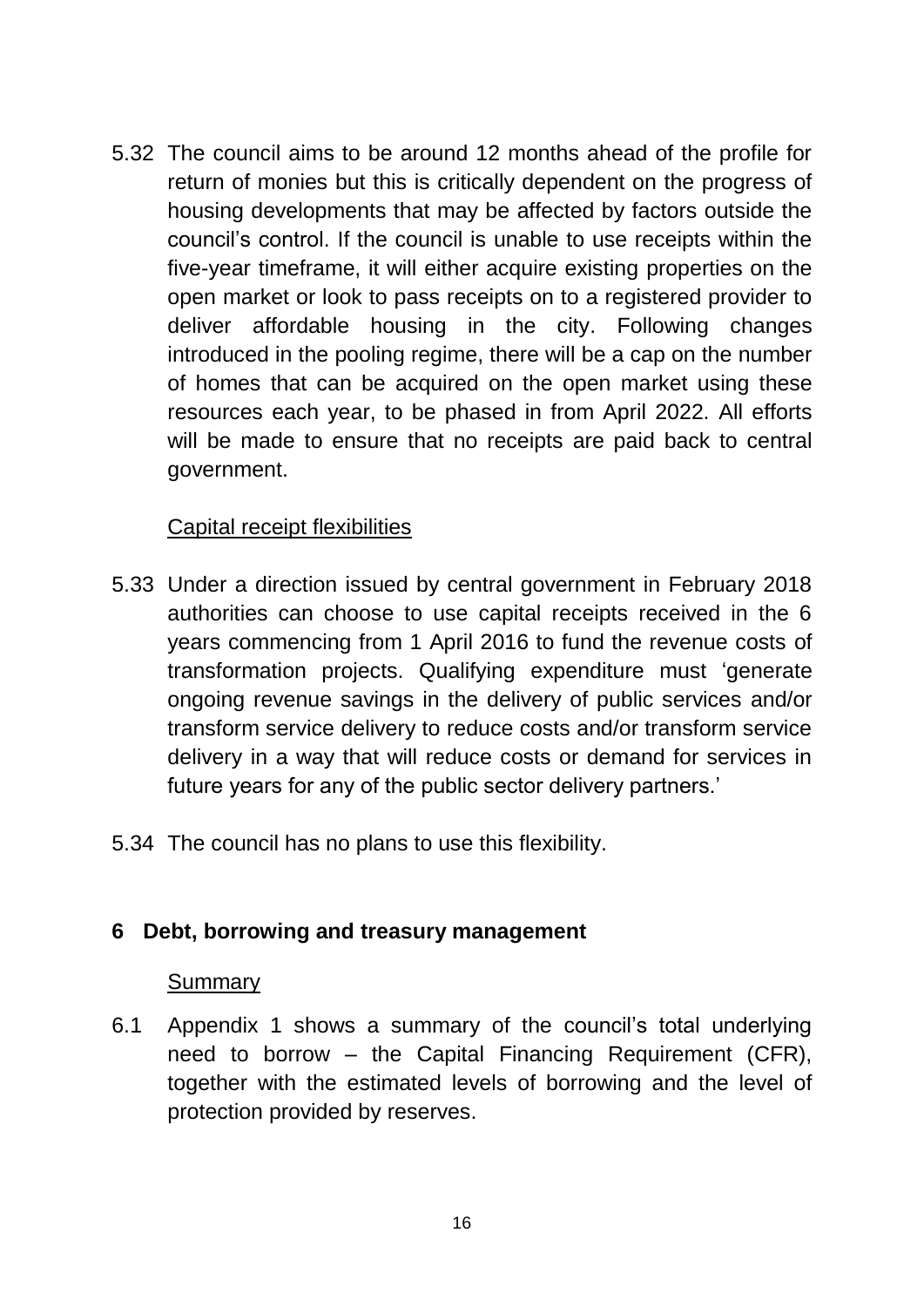- 6.2 The Prudential Code requires that the council set and publish the following prudential indicators for external debt. These can be found in the annual treasury management strategy.
	- Authorised limit for external debt for years 1, 2 and 3
	- Operational boundary for external debt for years 1, 2 and 3
	- Actual external debt as at xx/xx/xx
	- Comparison of gross debt and the capital financing requirement

# External debt

- 6.3 At present the only external debt held by the authority relates to the twenty loans from the PWLB for self-financing the HRA taken out in 2012 totalling £213,572,000.
- 6.4 These loans have maturities from 2038 to 2057 and interest rates between 3.46% and 3.53%.
- 6.5 Although the council is not required to make MRP payments on this debt, the HRA has a 30-year business plan which demonstrates its ability to meet the on-going financing costs of this debt and considers the options for repayment or refinancing.
- 6.6 The council will borrow to support capital expenditure where prudent and affordable to do so. The council will identify the best source of borrowing to meet its requirements at the time.
- 6.7 The change to capital financing outlined in 5.9 will give rise to additional external borrowing. This will be dependent on the timing and level of capital receipts achieved, the level of cash balances held and the timing of delivery of capital schemes. Estimates of external debt are included in the treasury management strategy.

### Internal borrowing

6.8 Where the council borrows from internal cash balances it must also ensure that it makes a prudent MRP charge. The MRP policy is included each year as part of the treasury management strategy.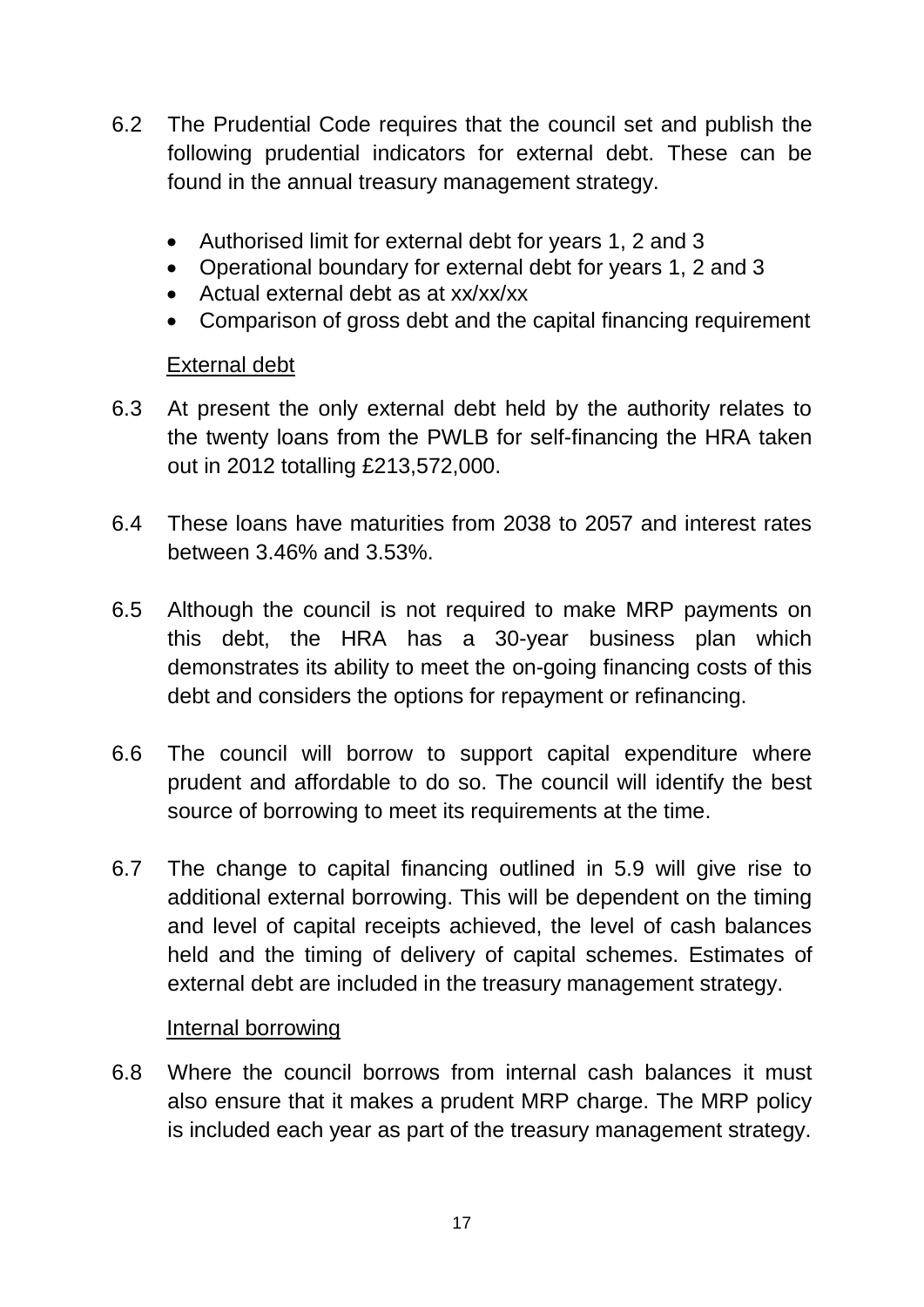# Funding and borrowing restrictions

- 6.9 There are a number of restrictions around borrowing and funding of capital expenditure and these will be taken into account in the development and monitoring of the capital plan.
- 6.10 Under the Prudential Code the council has discretion to undertake borrowing which is prudent, affordable and sustainable. However, the Code specifies that it is not prudent for an authority to borrow to invest primarily for financial return. The council will therefore only undertake borrowing that is directly and primarily related to the functions of the council and any financial returns will be either be related to the financial viability of the project or incidental to the primary purpose.
- 6.11 The PWLB's current lending terms require councils to confirm that they have no plans for capital schemes that can be classified primarily as 'debt for yield' investments before any loans are agreed.
- 6.12 Guidance indicates that the purchase of assets primarily for yield would usually have one or more of the following characteristics:
	- Buying land or existing buildings to let out at market rate
	- Buying land or existing buildings which were previously operated on a commercial basis which is then continued by the local authority without any additional investment or modification
	- Buying land or existing buildings other then housing which generate income and are intended to be held indefinitely, rather than until the achievement of some meaningful trigger such as the completion of land assembly
- 6.13 At present, no schemes of this types are included in the council's capital programme.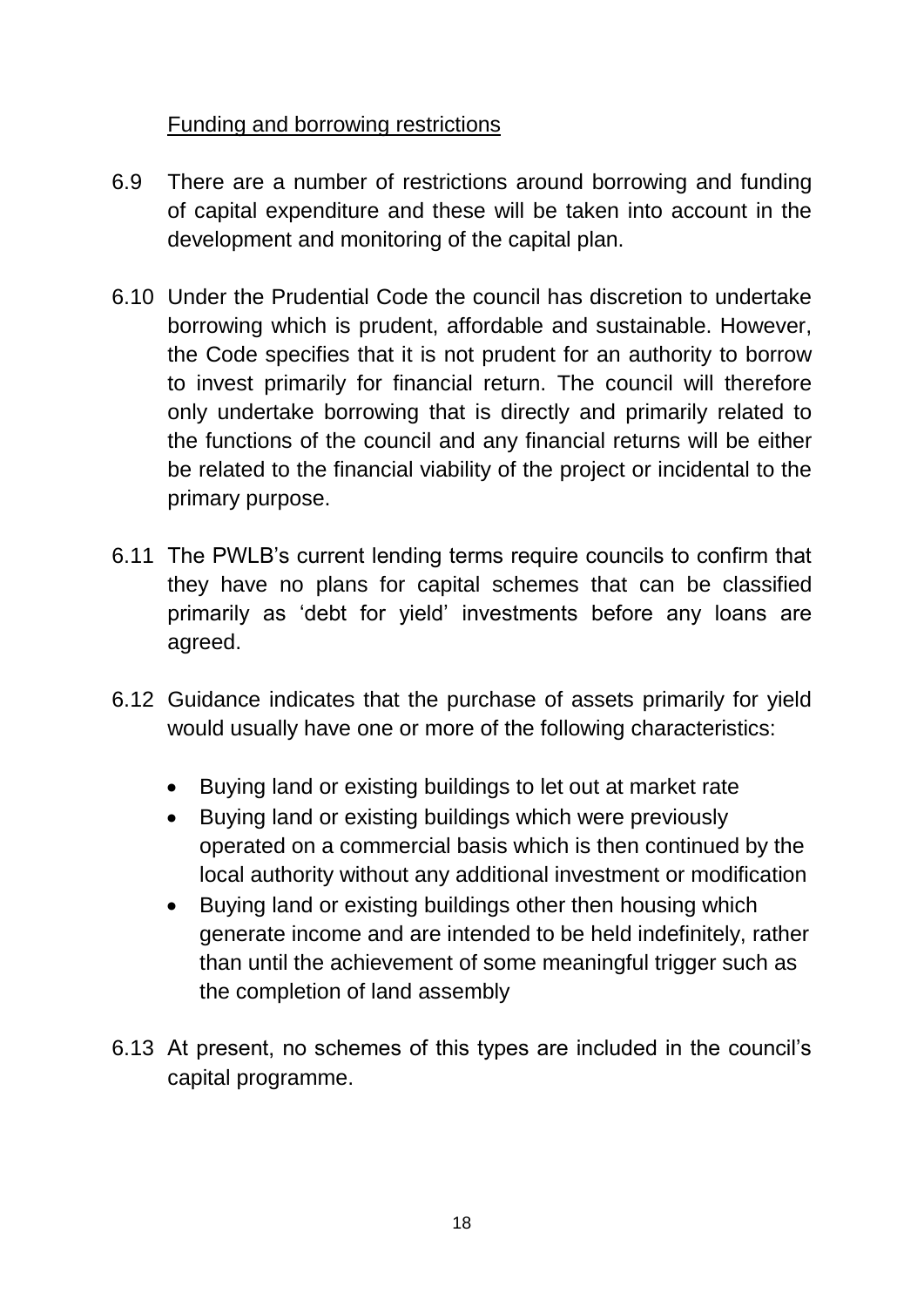6.14 With the removal of the HRA debt 'cap' in October 2018, the HRA is able to borrow to fund its capital plans, subject to the normal provision that any borrowing is affordable.

# Treasury management

- 6.15 The council manages its deposits in-house and uses Link (formerly Capita) as its independent treasury adviser. The council recognises that responsibility for treasury management activities remains with the organisation. The council will ensure that the terms of Link's appointment are properly agreed, documented and reviewed annually.
- 6.16 The council's deposit priorities are (and in this order):-
	- The security of capital;
	- The liquidity of deposits; and;
	- The yield or return on its deposits.
- 6.17 The council takes a cautious approach within its treasury management strategy. However, in order to ensure that the council invests its funds in the most appropriate way, the strategy will be reviewed at least annually taking into account the information available from Link and wider developments.
- 6.18 The council will use the creditworthiness service provided by Link which is updated daily for the authority to use. The service uses a sophisticated modelling approach utilising credit ratings from the three main credit rating agencies – Fitch, Moody's and Standard & Poor's. However, the council does not rely solely on the current credit ratings of counterparties but also uses the following as overlays:-
	- Credit watches and credit outlooks from credit rating agencies;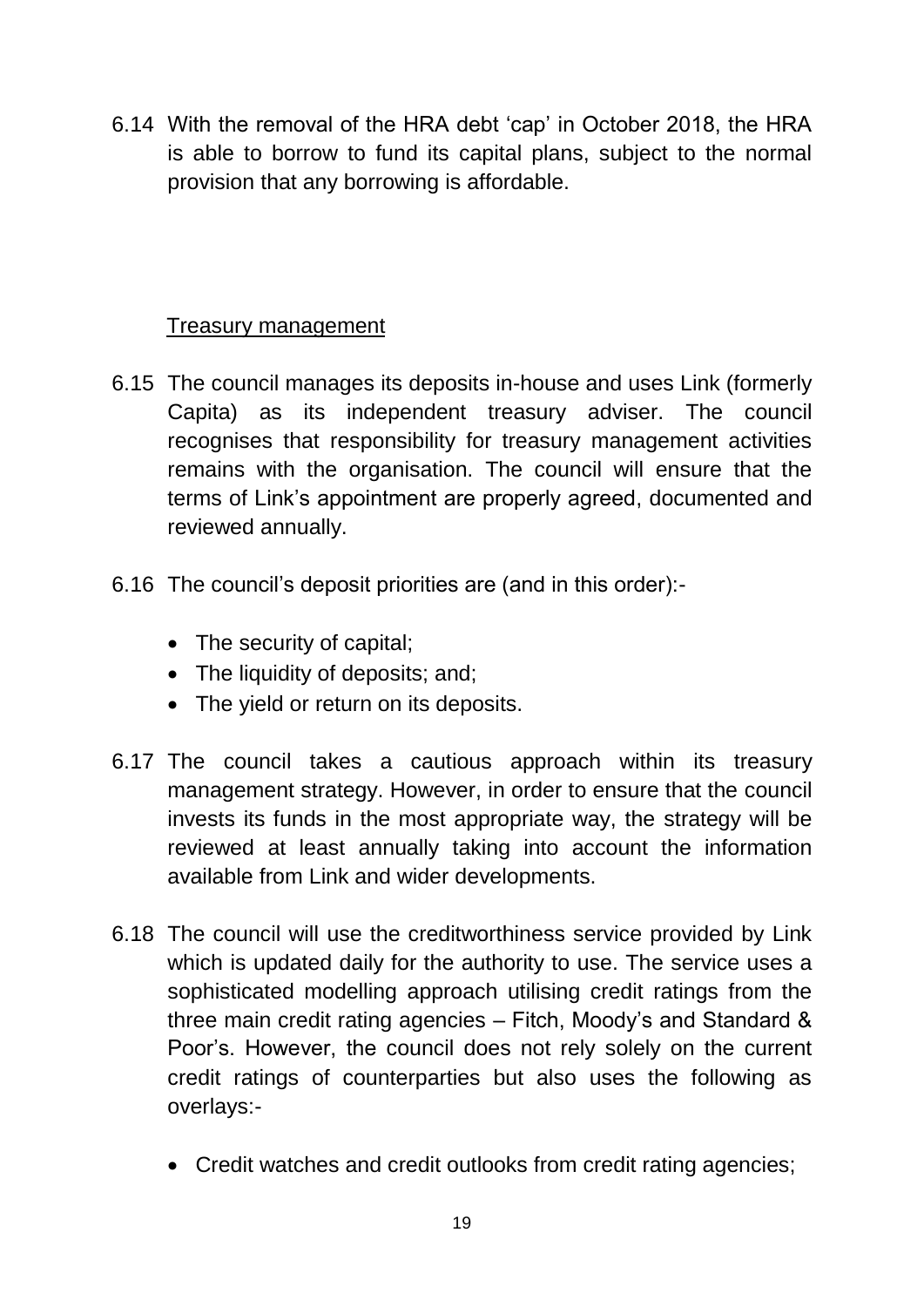- Credit Default Swaps (CDS) spreads to give early warning of likely changes in credit ratings i.e. akin to an insurance policy whereby counterparties enter into a contractual agreement; and;
- Sovereign ratings to select counterparties from only the most creditworthy countries.
- 6.19 The council will not place an investment contrary to Link's credit methodology criteria which includes a maximum duration period (except for 'smaller' building societies).
- 6.20 In addition to considering the creditworthiness of counterparties the council will also consider the duration of deposits to ensure the appropriate liquidity of funds.
- 6.21 Treasury management activity will be delegated to officers in the council's finance team in line with the defined treasury management practices.
- 6.22 The current investment position will be reported to the Senior Management Team as part of the council's quarterly budget monitoring process. Investment performance will be formally reported to Strategy and Resources Scrutiny Committee and Council at the mid-year and outturn.

### **7 Commercial activity**

- 7.1 Where the council invests in non-financial assets, it will consider security, liquidity and yield, as it does for financial assets.
- 7.2 Specifically, in relation to non-financial assets:
	- **Security** the council recognises that it will normally have an asset that can be used to recoup capital invested. Therefore, it will ensure through regular valuations at fair value, that there is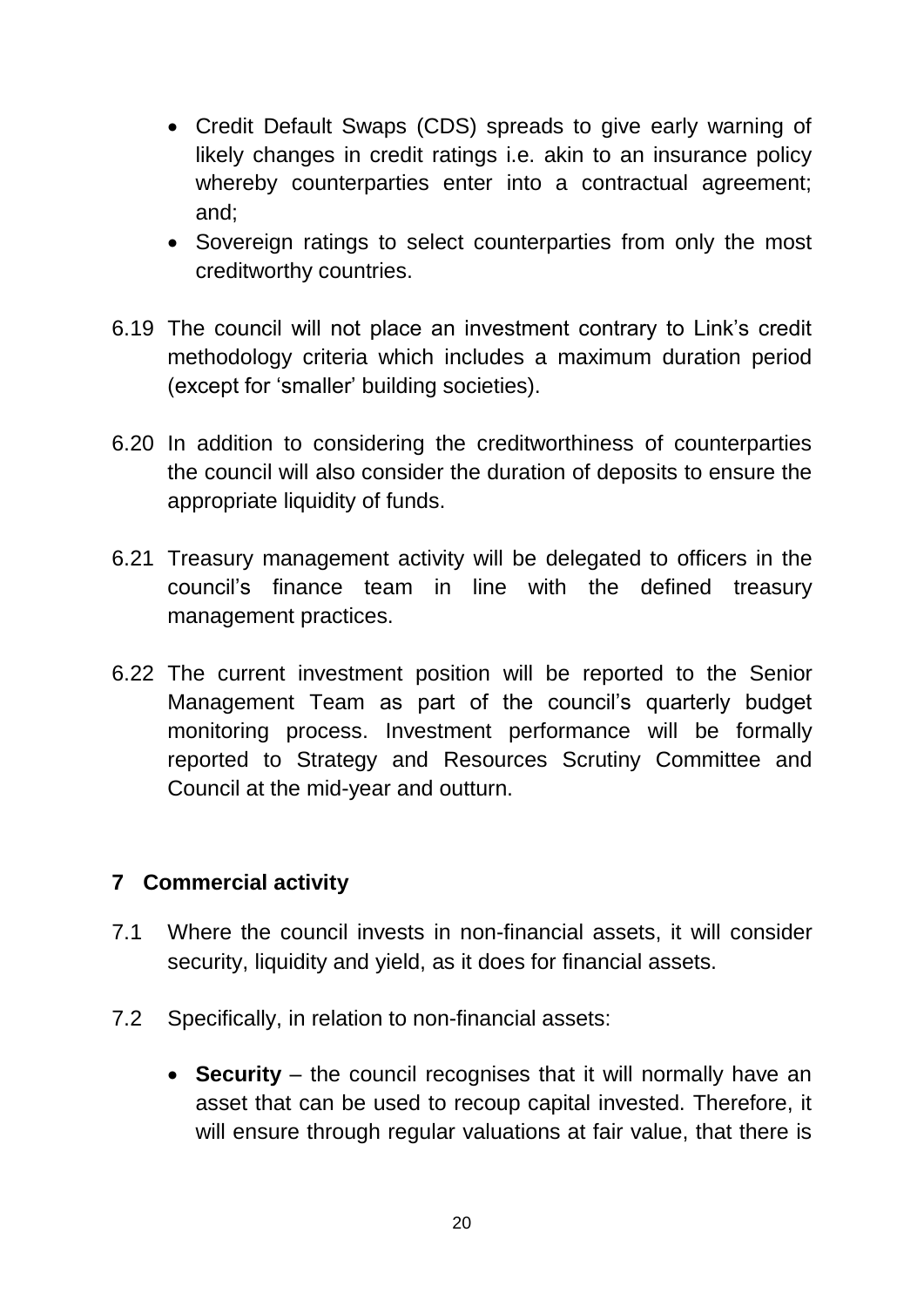sufficient value in assets and the portfolio as a whole to protect the funds invested.

- **Liquidity** the council has a large diversified portfolio of nonfinancial assets and will therefore be able to look at potential disposals across it to access funds, without having to rely on the disposal of a key asset for liquidity. The council will also maintain significant financial investments to meet its liquidity needs.
- **Yield** Return for non-financial assets is represented by rental income less direct costs and will reviewed on a regular basis. Yield will be appropriate to the perceived level of risk for the asset in the market at that time, within any constraints imposed by policy decisions, after satisfying the requirements for security and liquidity.
- 7.3 The council considers commercial activity to include:
	- The provision of income-generating services, such as car parking and bereavement services, which utilise significant assets. These assets are classified as *service investments* under the Prudential Code and as operational assets for management purposes.
	- Investment in commercial properties through acquisition but also through portfolio management (recycling portfolio performance through buying and selling) and regeneration or redevelopment of the existing portfolio. These assets are classified as *commercial investments* under the Prudential Code.
	- Investment in other income-generating assets that support council objectives, such as housing and renewable energy generation facilities. These are classified as service investments under the Prudential Code.
	- Loans to group undertakings, classified as *service investments*.

### Investment in commercial properties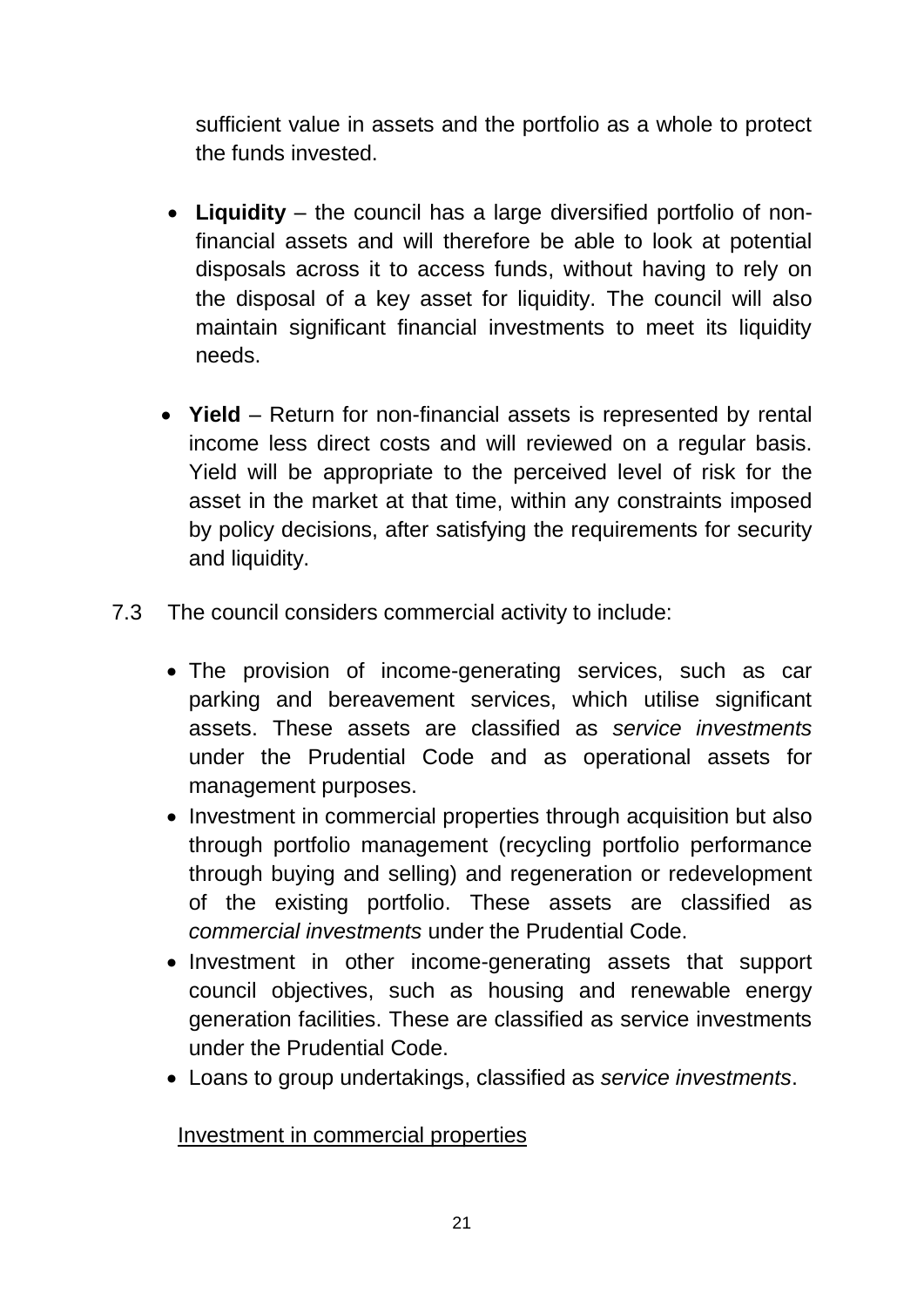- 7.4 The council has historically owned a significant investment property portfolio, including retail, office and industrial properties. The GF asset management plan identifies the following objectives for the commercial property portfolio:
	- Securing a financial return from the net rental income
	- Diversification (geographic, property type, tenure) to mitigate stock specific risk
	- Meeting wider corporate objectives such as improving environmental performance and sustainability by providing high performing property
	- Delivery of services to the citizens in accordance with objectives
	- Opportunity to influence through wider land ownership
	- Providing opportunities for entrepreneurs and small businesses which may not always be available through the private sector
	- Ensuring appropriate standards of property management are maintained including but not limited to environmental and health and safety standards and legislation
	- Improving the quality of the public realm.
- 7.5 The GF asset management plan sets out criteria and procedures for property acquisitions. Where new acquisitions are to be made, agents will be appointed to advise on and acquire suitable commercial property investments.
- 7.6 As there are many factors to consider, a weighted scored matrix will be used to assess potential acquisitions. Acquisitions should generally meet the following requirements, but exceptions may be made where an acquisition is strategically important in relation to the council's existing land ownership or portfolio balance:
	- Location: investment in Cambridge but a good quality investment relatively close can be considered.
	- Rate of return: at least 5% p.a. on capital value
	- Risk: certainty of income, as reflected by tenant and lease structure and the credit ratings of tenants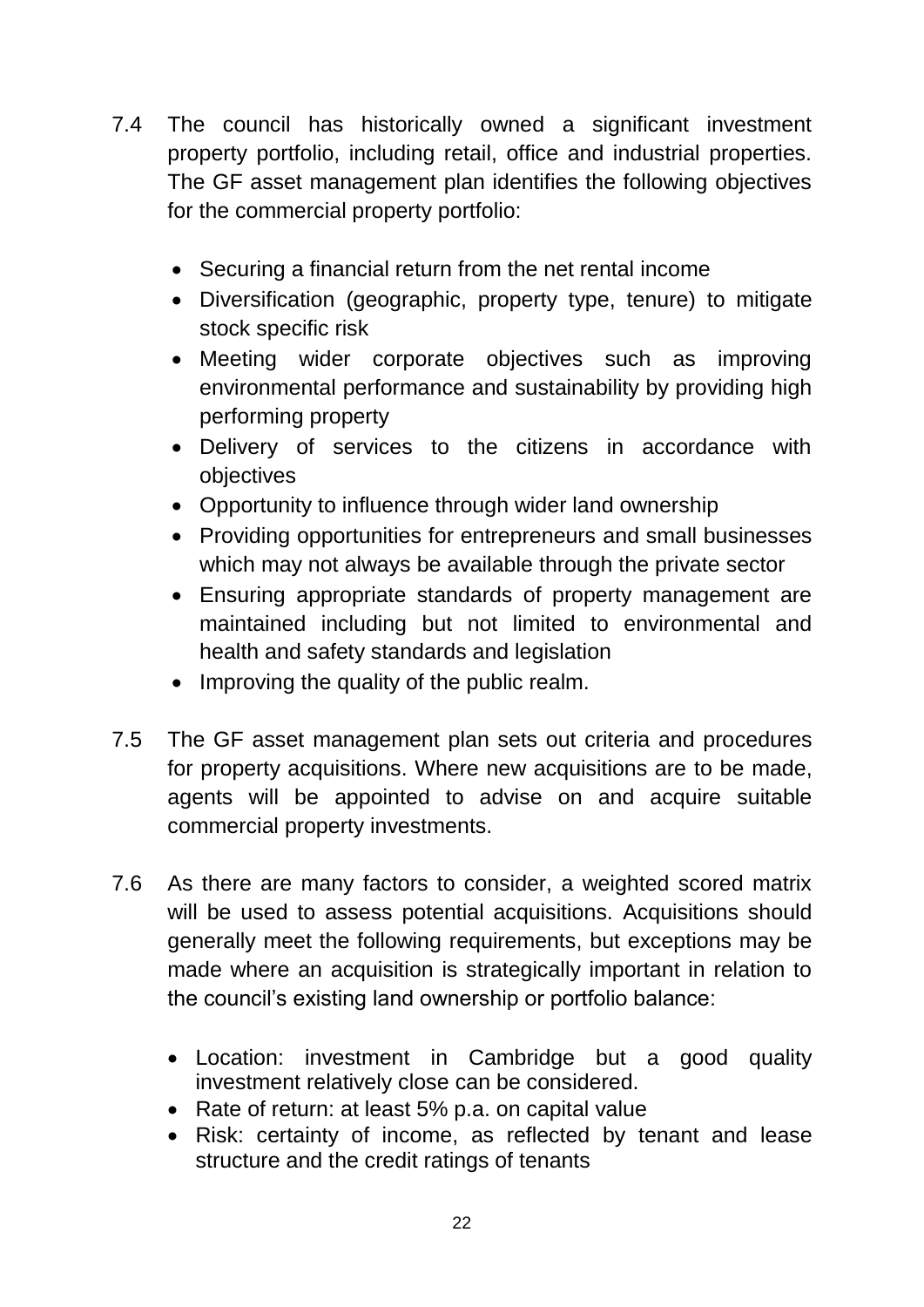- Management: net income close to gross income, property management requirements not intensive.
- Condition: in good condition, not requiring significant capital investment
- Accessibility: good
- Environmental performance: EPC rating of C or above.
- 7.7 Consideration will also be given to how the acquisition will fit within the council's existing portfolio. Specific portfolio key performance indicators (KPIs) are given in the monitoring portfolio performance section below.
- 7.8 The council will follow the approved process and governance arrangements for investment property acquisitions when funding is available for investment. These recognise that the local commercial property market is competitive, and that success depends upon timely decisions in relation to investments. The council has previously therefore delegated authority for acquisition programmes to the Head of Property Services to approve acquisitions after consultation with the relevant Executive Councillor, Committee Chair, Opposition Spokesperson and Head of Finance. Subsequently, acquisitions will be reported to the relevant committee.
- 7.9 In order to achieve some geographical diversity, the council has invested in properties which fall outside the city boundary. The council took appropriate legal advice from counsel that these out of area purchases do not contravene the relevant legislation and the powers given to the council under the Local Government Act 2003. The council also achieves some wider geographic diversification through its investments in pooled property funds managed as part of its treasury activity, although this represents a relatively small percentage of its property investments.
- 7.10 The council is redeveloping an operational asset, the multi-storey car park it owns on Park Street in Cambridge. The car park will be replaced by a smaller underground car park, with an aparthotel above, achieving significant regeneration, environmental and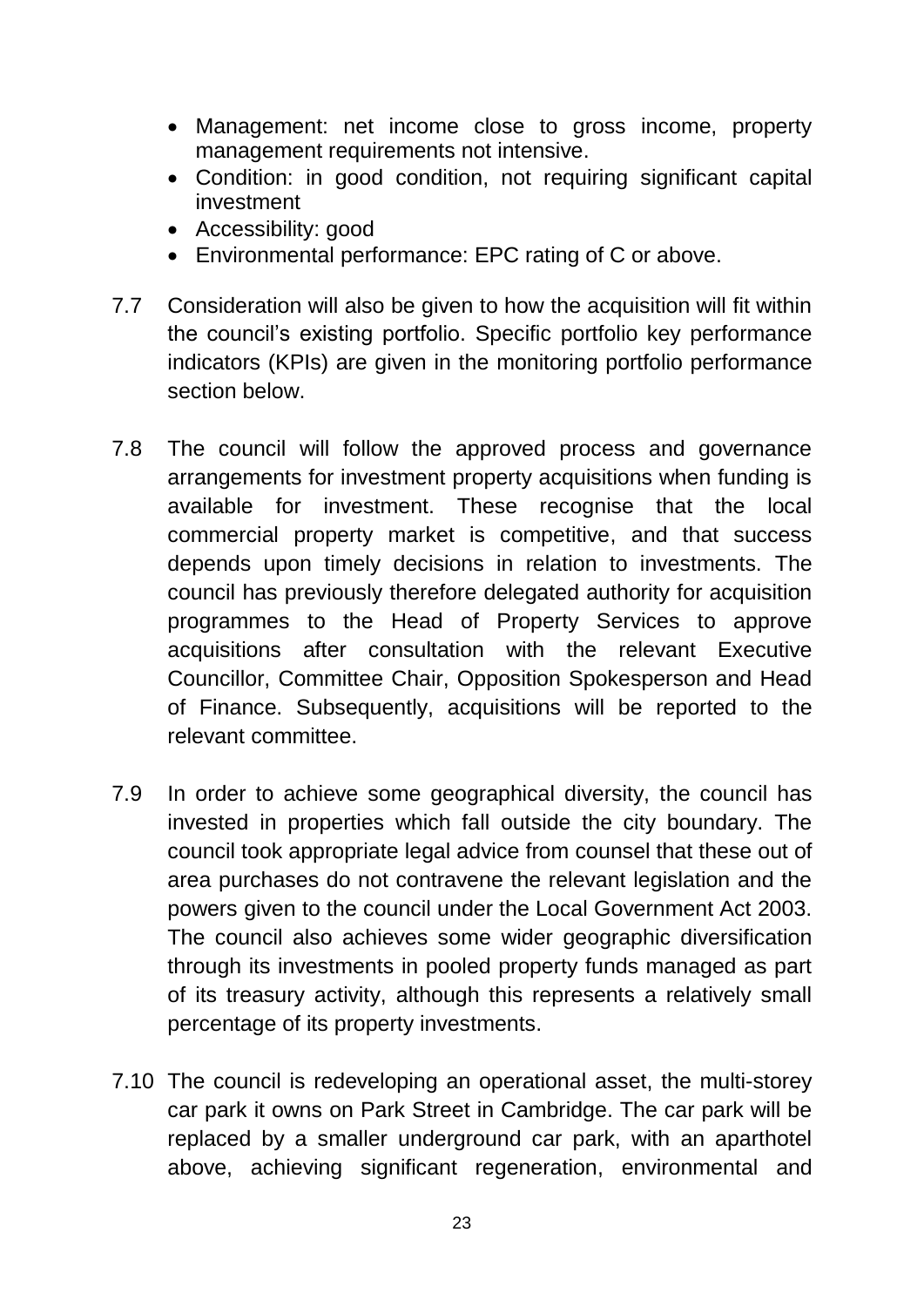public realm improvement in the area. Once complete, the aparthotel will form part of the council's investment portfolio in an under-represented property type, with rentals for the hotel servicing the borrowing required to undertake the development.

7.11 The council will develop commercial land and property it already owns. A programme of nine projects has been identified to produce new or extended commercial property which is in short supply in the city. Some projects will be mixed use schemes, including residential accommodation some of which may be sold to partially fund the developments. The programme is expected to span 10 years, cost c£30m, generate capital receipts of £24m and increase annual rent income by £900,000. Further feasibility and development work will be required before individual projects within the programme can come forward for consideration and approval.

### Monitoring portfolio performance

- 7.12 The portfolio will be reviewed annually as a whole by classification, lot size range, bandings and average, sector mix, geography, lease type and repairing obligations, net income return, average unexpired lease term, percentage void and compared with previous years. This will identify portfolio imbalances. A new property management database is being procured to support the delivery of the asset management plan and associated KPIs.
- 7.13 The following portfolio KPIs, as included within the GF asset management plan, will be introduced:

| <b>Measure</b>                                                 | Target /<br><b>Baseline</b> | <b>Comment</b>                                                                                     | <b>Frequency</b> |
|----------------------------------------------------------------|-----------------------------|----------------------------------------------------------------------------------------------------|------------------|
| Gross external<br>debt to net<br>service<br>expenditure        | N/A                         | Not currently<br>relevant due to<br>the revised<br><b>PWLB</b> lending<br>terms – see para<br>5.25 | Annually         |
| Commercial<br>property income<br>to net service<br>expenditure | < 50%                       |                                                                                                    | Annually         |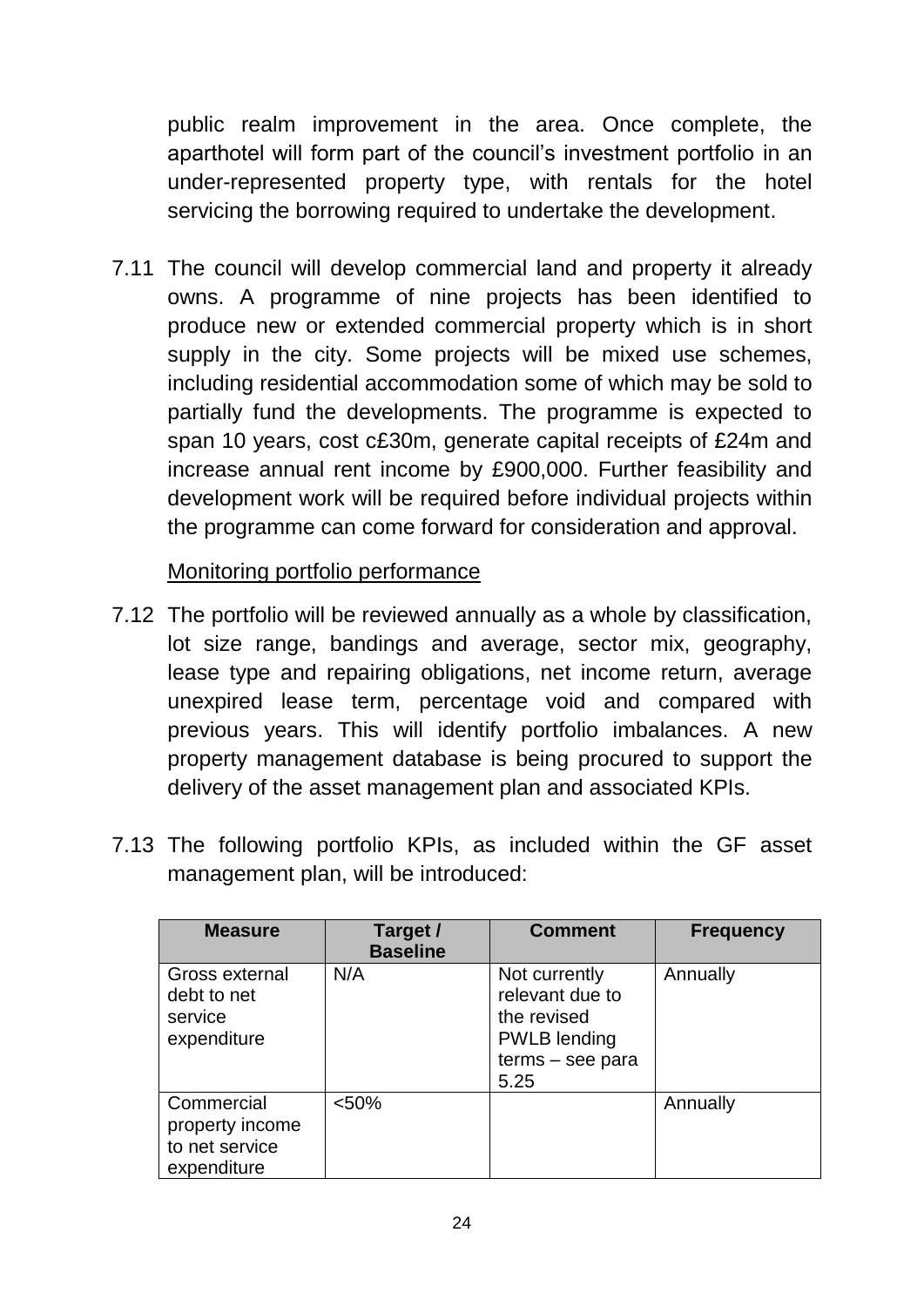| <b>Measure</b>                                                | Target /<br><b>Baseline</b>                                                       |                                                                                                                                                 | <b>Frequency</b> |  |  |
|---------------------------------------------------------------|-----------------------------------------------------------------------------------|-------------------------------------------------------------------------------------------------------------------------------------------------|------------------|--|--|
| Ratio of<br>investments to<br>the resources of<br>the council | $<$ 30%                                                                           | Fair value of<br>investment<br>property as a %<br>of the council's<br>net assets.                                                               | Annually         |  |  |
| Ratio of external<br>borrowing to<br>portfolio value          | N/A                                                                               | Not currently<br>relevant due to<br>the revised<br><b>PWLB</b> lending<br>terms - see para<br>5.25                                              | Annually         |  |  |
| % outside<br>jurisdiction                                     | < 25%                                                                             | To maintain<br>Cambridge focus<br>with economic<br>benefits too but<br>also diversity<br>from local<br>economy and<br>achieve stronger<br>yield | Annually         |  |  |
| Net income return                                             | >5% on current<br>capital value                                                   | To maintain<br>income levels                                                                                                                    | Annually         |  |  |
| Average<br>unexpired lease<br>term                            | >5 years                                                                          | Target is income<br>security                                                                                                                    | Annually         |  |  |
| % investment<br>grade property                                | $>80\%$                                                                           | <b>Generally lower</b><br>expenditure                                                                                                           | Annually         |  |  |
| % void                                                        | <£100,000<br>income                                                               | To maintain<br>income levels                                                                                                                    | Quarterly        |  |  |
| Largest lot size                                              | <10% of portfolio                                                                 | <b>Excluding Lion</b><br>Yard. To reduce<br>specific stock risk                                                                                 | Annually         |  |  |
| Cashflow target<br>(if set)                                   | Meet target within<br>20%                                                         | To achieve the<br>net investment<br>level                                                                                                       | Annually         |  |  |
| Sector                                                        | No more than<br>50% in any<br>sector, retail to<br>trend downwards<br>towards 30% | To diversify<br>sector risk                                                                                                                     | Annually         |  |  |

7.14 The council's sizeable property portfolio includes equity stakes in two major shopping centres, a selection of small business units aimed principally at small local and start-up companies and more than 80 shops in council estate locations which provide important local services for their communities.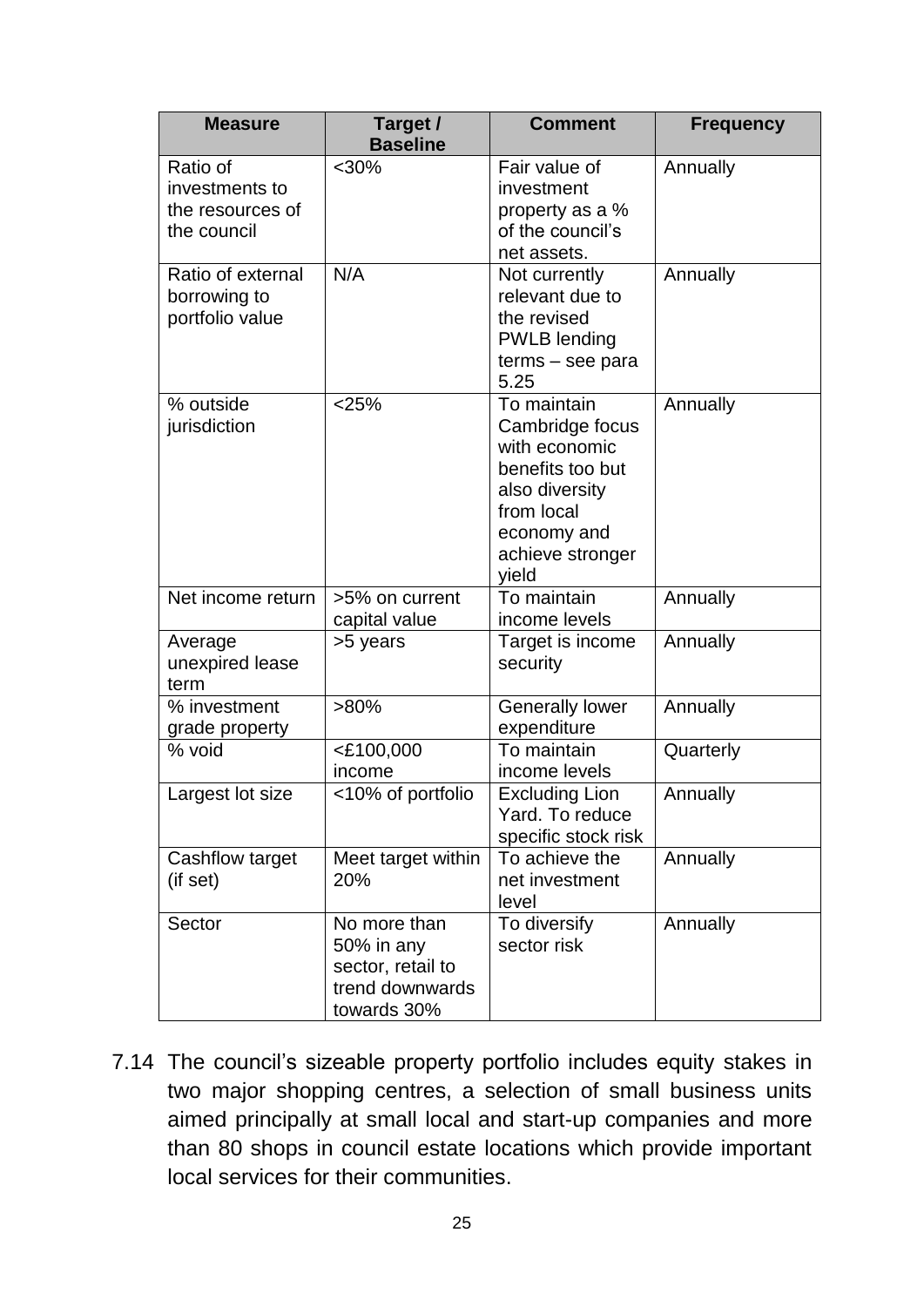- 7.15 The total value of investment properties at 31 March 2021 was £159m. The council considers that the investment property portfolio retains sufficient value (measured using the fair value model) to provide security of investment.
- 7.16 Based on the council's financial statements the fair value of investment properties, the yield achieved (rental income net of direct costs) and the gain or loss in fair value for properties has been as follows:

|                                                   | 2020/21  | 2019/20 | 2018/19  | 2017/18 | 2016/17 |
|---------------------------------------------------|----------|---------|----------|---------|---------|
| Rental income net<br>of direct costs<br>(£'000)   | 9,315    | 9,603   | 9,984    | 9,418   | 8,448   |
| Fair Value at year<br>end (£'000)                 | 158,594  | 162,722 | 170,782  | 175,281 | 148,345 |
| Yield                                             | 5.9%     | 5.9%    | 5.9%     | 5.4%    | 5.5%    |
| Gain / (loss) in fair<br>value in year<br>(£'000) | (4, 128) | (8,060) | (4, 499) | 21,575  | 9,432   |

- 7.17 The loss in fair value from 2019/20 reflects exposure to retail through its significant shopping centre investments as well as market uncertainty in relation to both the Brexit process and the COVID-19 pandemic. As such, some reductions are likely to be temporary, but may take some time to reverse while others represent more of a structural change as markets adjust.
- 7.18 The investment property portfolio is managed as a whole, including those properties which the council has held for a number of years. The more recent acquisitions are considered to have stabilised the rate of return as their acquisition was aligned with the criteria set out in 7.6 above compared to the historic portfolio.

Proportionality of commercial property holdings

7.19 Following significant activity in the commercial property market by local authorities, including district councils, concern has been expressed by DLUHC and CIPFA about the size of some property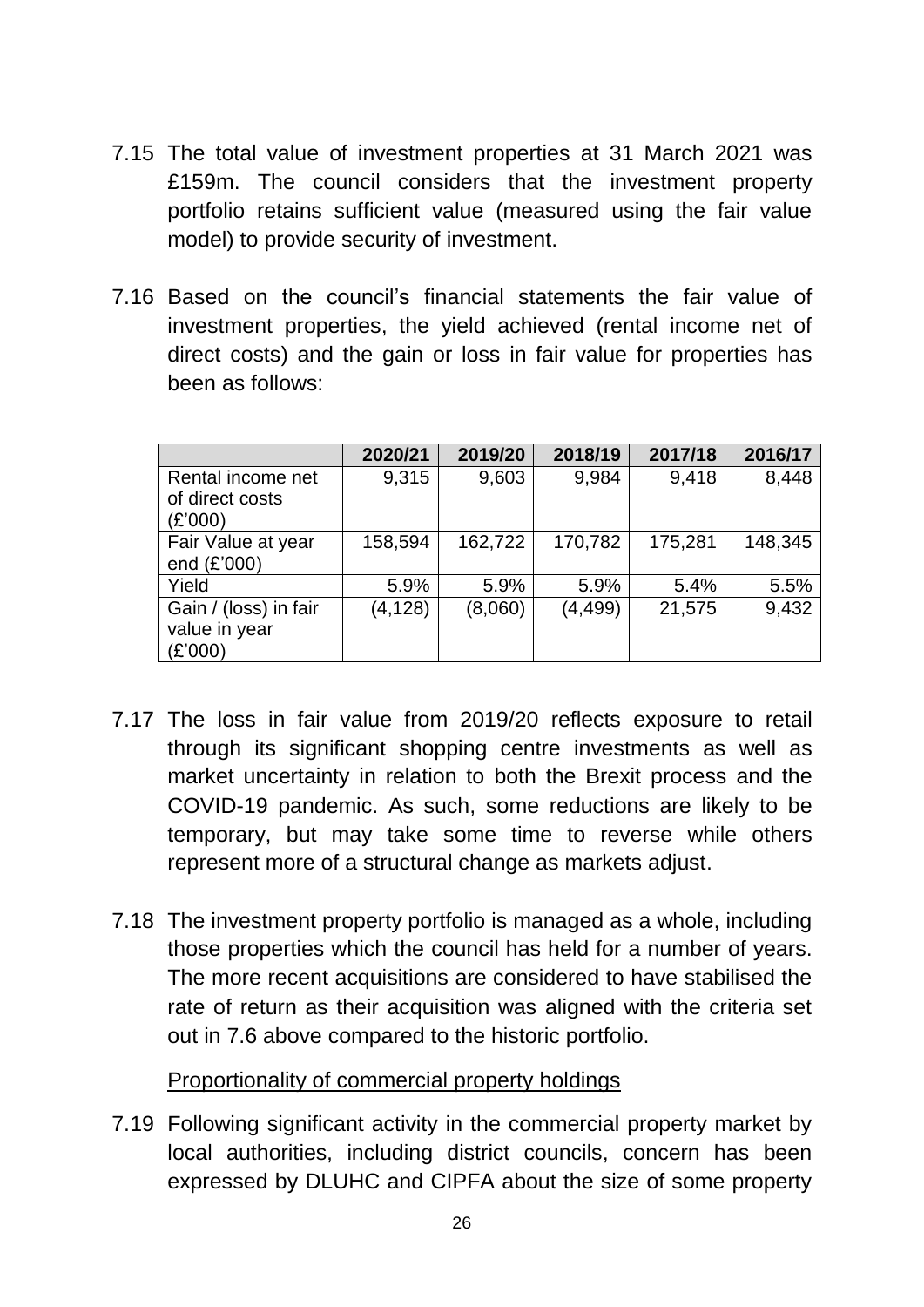holdings. Particular concern has been raised about those councils which are externally borrowing to invest in property. Cambridge City has not used external borrowing to fund purchases but has instead used reserves or internal borrowing.

- 7.20 CIPFA released guidance on prudential property investment in 2019. This considers the concept of 'proportionality' when considering the size and scale of new property investments, whether they are consistent with the authority's corporate and financial strategies and if they expose the authority to unacceptable levels of risk.
- 7.21 The council is aware of the range of risks associated with investment in commercial property and works to ensure appropriate due diligence and prudence. These risks include the reliance on income from commercial properties to fund council services. It has also sought to provide greater diversification of risk through its more recent portfolio acquisitions in terms of property type, location, management costs and covenant strength.
- 7.22 The use of investment property income to support the council's activities has been established over many years and over a number of economic cycles. Reflecting this experience, the council considers 50% to be the prudent maximum level of this indicator.
- 7.23 The financial statements at 31 March 2021 show that the net cost of services (net of service-related income) chargeable to the GF was £33.4m (2020 £23.3m). Net income from investment properties was 26.6% (2020 39.4%) of this figure. The significant decrease in this indicator is the result of the significant increase in net cost of services due to the Covid-19 pandemic.
- 7.24 The HRA holds a small number of investment properties, mainly retail units linked to council housing, for example shops with flats above. These properties are valued at £5.9 million at 31 March 2021 and earn rental income of around £440k per annum.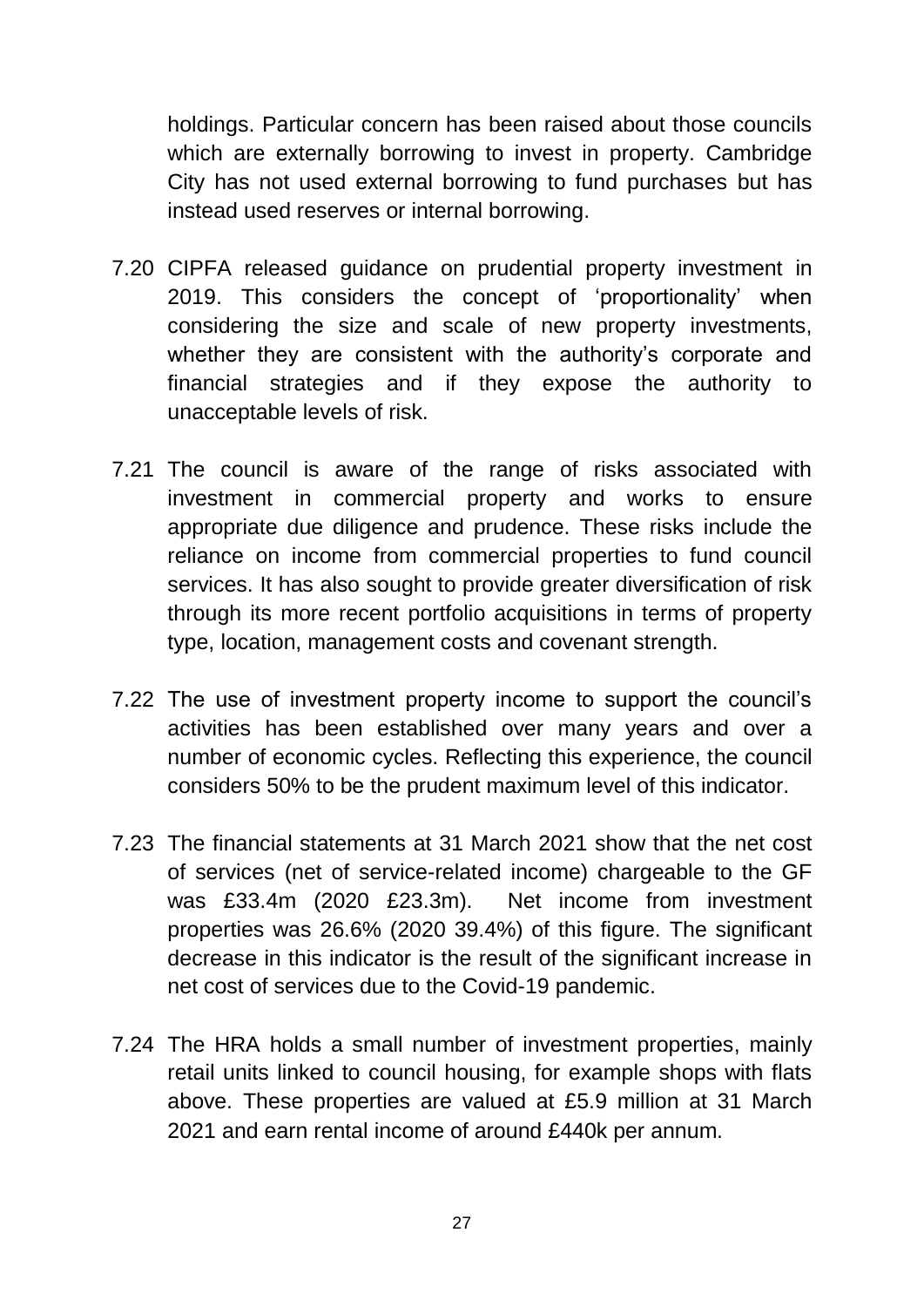### Other income generating assets

- 7.25 The council is developing housing through the Cambridge Investment Partnership (CIP) – a joint venture and deadlock partnership in which the council has a 50% stake. Affordable housing on these sites will be owned and managed by the council's HRA, contributing towards the council's target of 500 new council homes. Market housing will be sold to generate surpluses, 50% of which will return to the council to support further capital expenditure. The council will continue to work with the CIP to identify and bring forward appropriate development projects.
- 7.26 The council has a wholly-owned subsidiary company, the Cambridge City Housing Company (CCHC), which owns residential properties in Cambridge. These are let on affordable rents to those who cannot afford local market rents but are unlikely to be allocated council housing. The company has two objectives, the provision of affordable rented housing and a financial return to the council.
- 7.27 The company currently owns 23 properties and leases 4 properties from the HRA, specifically to house homeless individuals with support needs. Subject to viability considerations and the availability of suitable properties, the council will consider providing the company with further funding to purchase residential properties.
- 7.28 The council is investigating options for investment in renewable energy schemes. Appropriate independent advice will be sought to support the council is assessing potential investments, particularly with regard to risks and their mitigation.

### Loans to group undertakings

7.29 The council has made and plans to make further loans to a number of group undertakings. These loans include: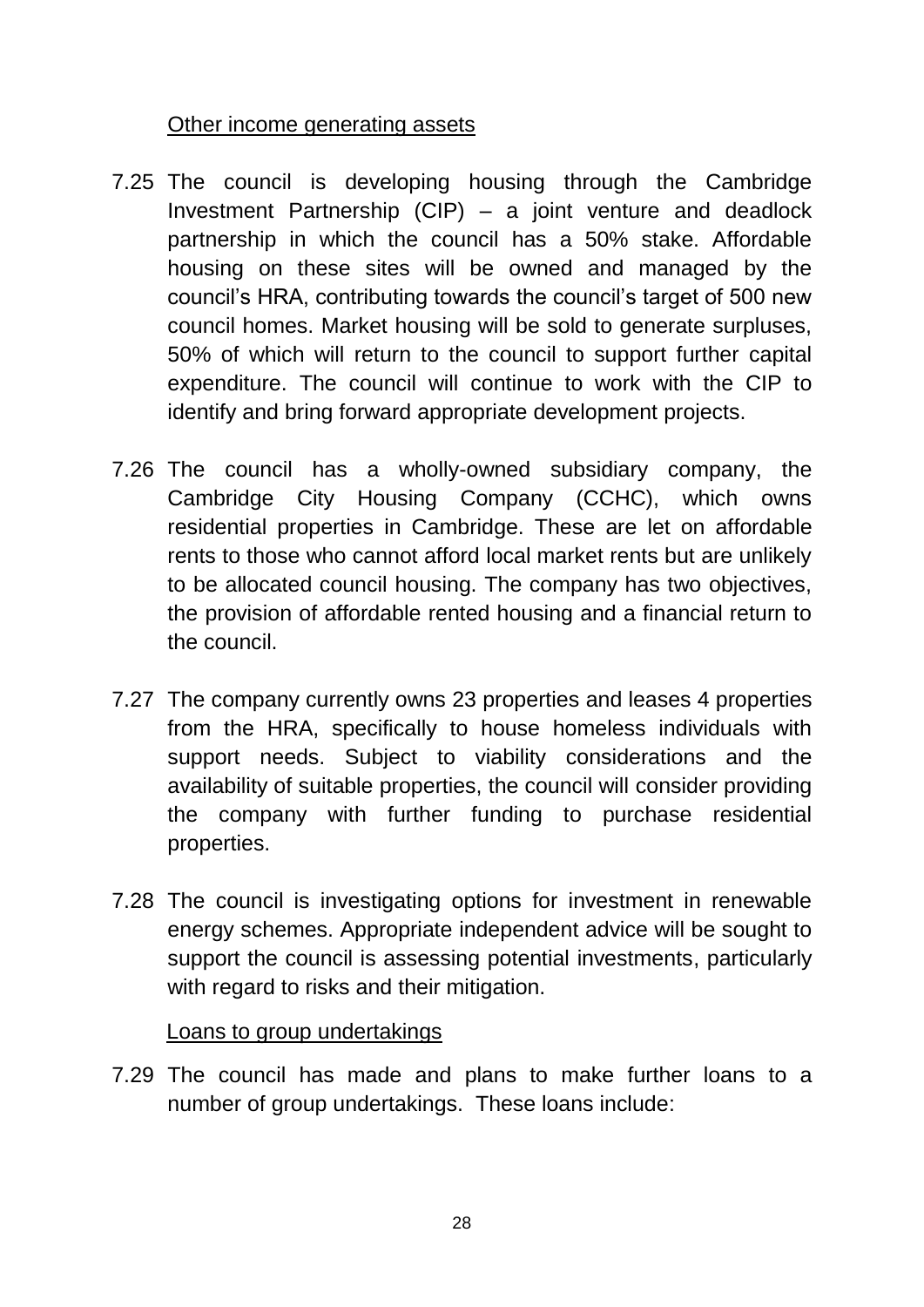- A loan of £7.5m to CCHC: this loan is secured on the properties owned by CCHC and pays an interest rate of 2.02% per annum. It is due for refinancing in April 2022.
- A £5.2 m loan note to CIP: to facilitate the redevelopment of the council's former depot site at Mill Road. No interest is payable on this loan.
- An interest-bearing loan note of £27m to CIP: to enable housing development on the Cromwell Road site
- Interest-bearing capital contributions and loans to the CIP to fund development on these two sites and L2. The payments are appropriately covered by assets in CIP and there are detailed plans to demonstrate that all investment in the CIP will be recovered in less than five years with a surplus paid to the council.

# **8 Other long-term liabilities**

- 8.1 The council will take on liabilities in the course of the provision of operational services. Examples include financial guarantees, including those given in respect of subsidiaries or joint ventures. Where decisions are made for service purposes, these may be outside of normal commercial terms, including liquidity, security and/or yield.
- 8.2 Where such liabilities are taken on the council will ensure that financial risks are clearly identified and quantified along with any implied subsidy as part of the decision-making process.

# **9 Knowledge and skills**

# S151 Officer

9.1 The council's S151 officer is required to report explicitly on the affordability and risk associated with the capital strategy. The S151 officer is an experienced CCAB qualified accountant with statutory responsibilities for the proper administration of the council's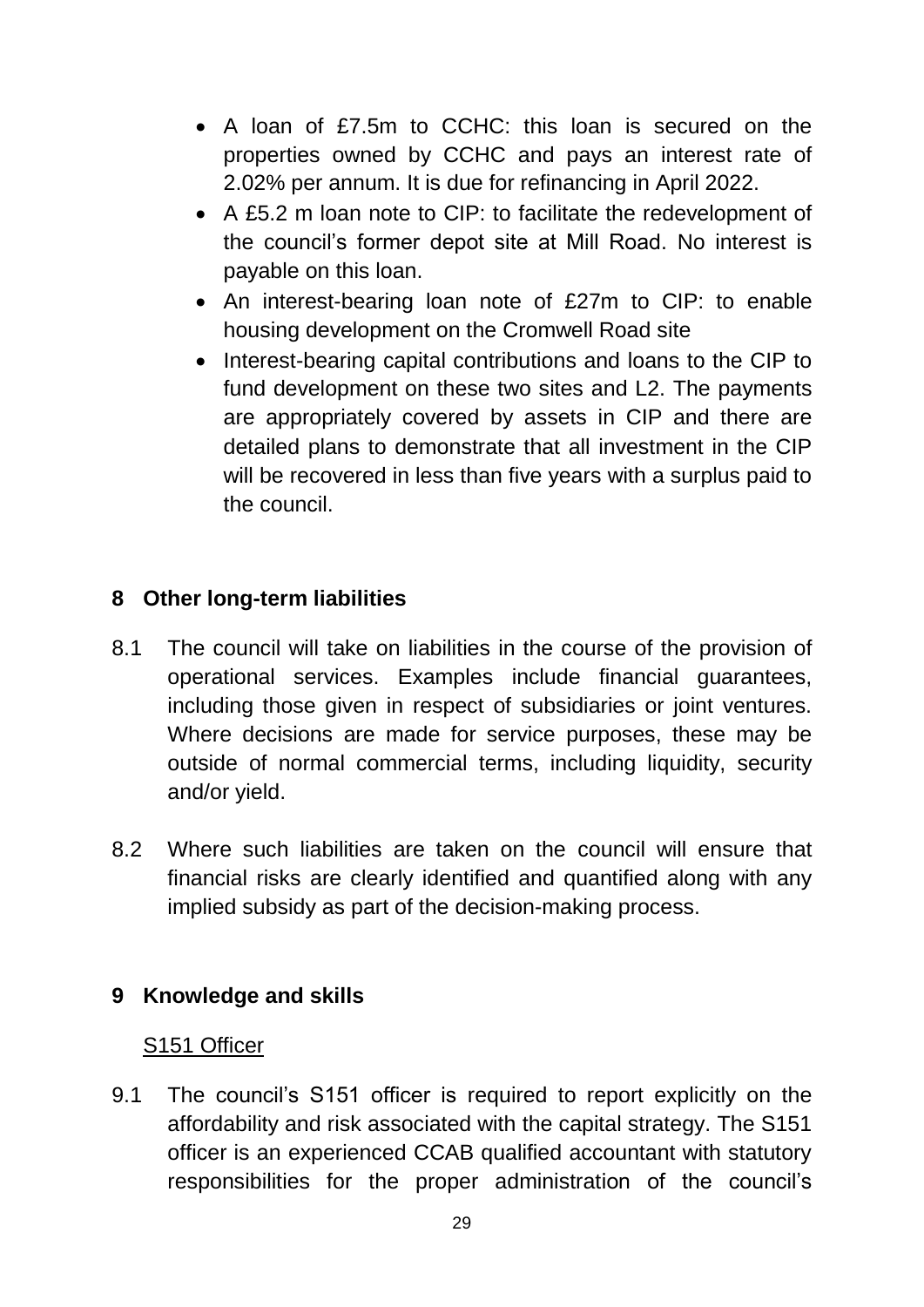financial affairs and for advising the council on budgetary matters. As such the S151 officer oversees the council's capital expenditure and investment activities and ensures that professional advice is obtained where the council does not have the necessary skills in house.

### Treasury management

- 9.2 Treasury management activity is undertaken by an accountant and assistant accountant in the council's technical and financial accounting team. They are managed by a CCAB qualified accountant.
- 9.3 The team has many years of treasury management experience and has demonstrated that it has the skills to opt-up to professional status under the MiFID II reforms.
- 9.4 The CIPFA Code requires the responsible officer to ensure that members and officers are adequately trained in treasury management. Training is arranged as required and is regularly reviewed.

#### Property assets

- 9.5 The council's investment property is managed by its property services team, an experienced team of 8 staff. The team includes 6 chartered surveyors each with over 25 years of property experience in both the private and public sector. This extensive experience includes dealing with a mix of property types and professional work including professional services, landlord and tenant, statutory valuations, acquisitions and disposals, commercial and residential property management. They have extensive knowledge of the Cambridge property market with most of the team having worked in and around Cambridge for the past 10 years or so, some much longer.
- 9.6 Property services also works with external agents where specialist expertise is required to deal with particular properties or resource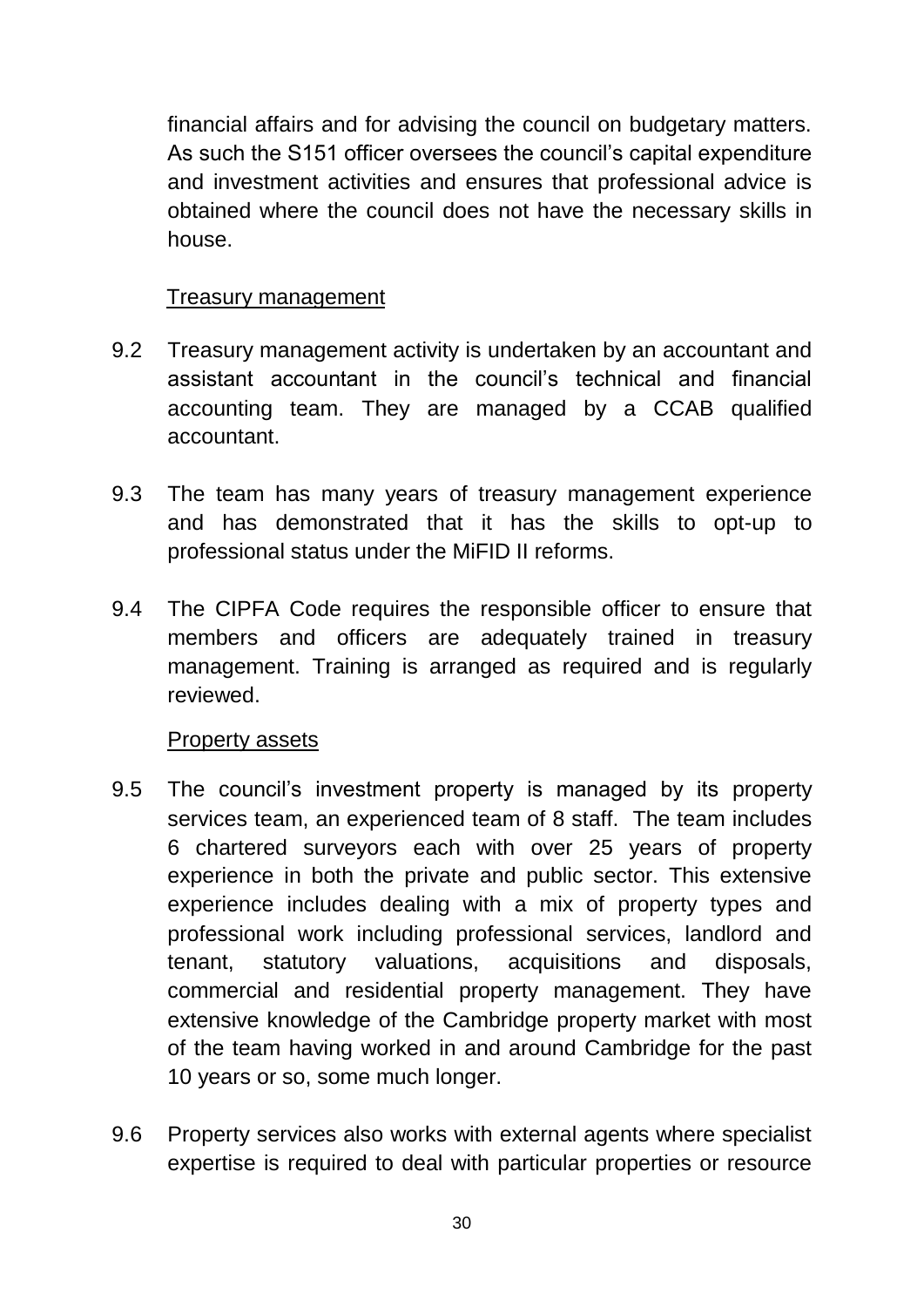is not available to deal with matters in a timely way. Examples of where external advice is used include agency, valuation, building surveying and planning work. The council also has internal building surveying resource in its estates and facilities team to advise on construction, repair and maintenance, and statutory compliance matters across its investment properties. Estates and facilities commission and manage repairs and maintenance as well as capital investment programmes, either directly or through framework contracts.

- 9.7 The council's asset valuations for its financial statements are prepared by external agents with an agreed rolling programme of valuations for the whole council property portfolio. All material investment properties are valued on an annual basis. has recently appointed new external agents for its asset valuations which should bring fresh objectivity and challenge to its valuations.
- 9.8 When acquiring new investment property, the council appoints external agents to advise on and negotiate the terms of acquisition, recognising that others are closer to the investment market on a day to day basis than the council's in-house team in some cases. As well as advising prior to acquisition, the agents undertake due diligence which helps to ensure that those charged with governance can make informed decisions.

#### External advice

9.9 In addition to the use of external agents in the purchase of investment properties the council makes use of other external advice as necessary for capital and treasury activity. This includes getting appropriate legal and other professional advice on more complex projects and capital transactions and the appointment of treasury management advisors.